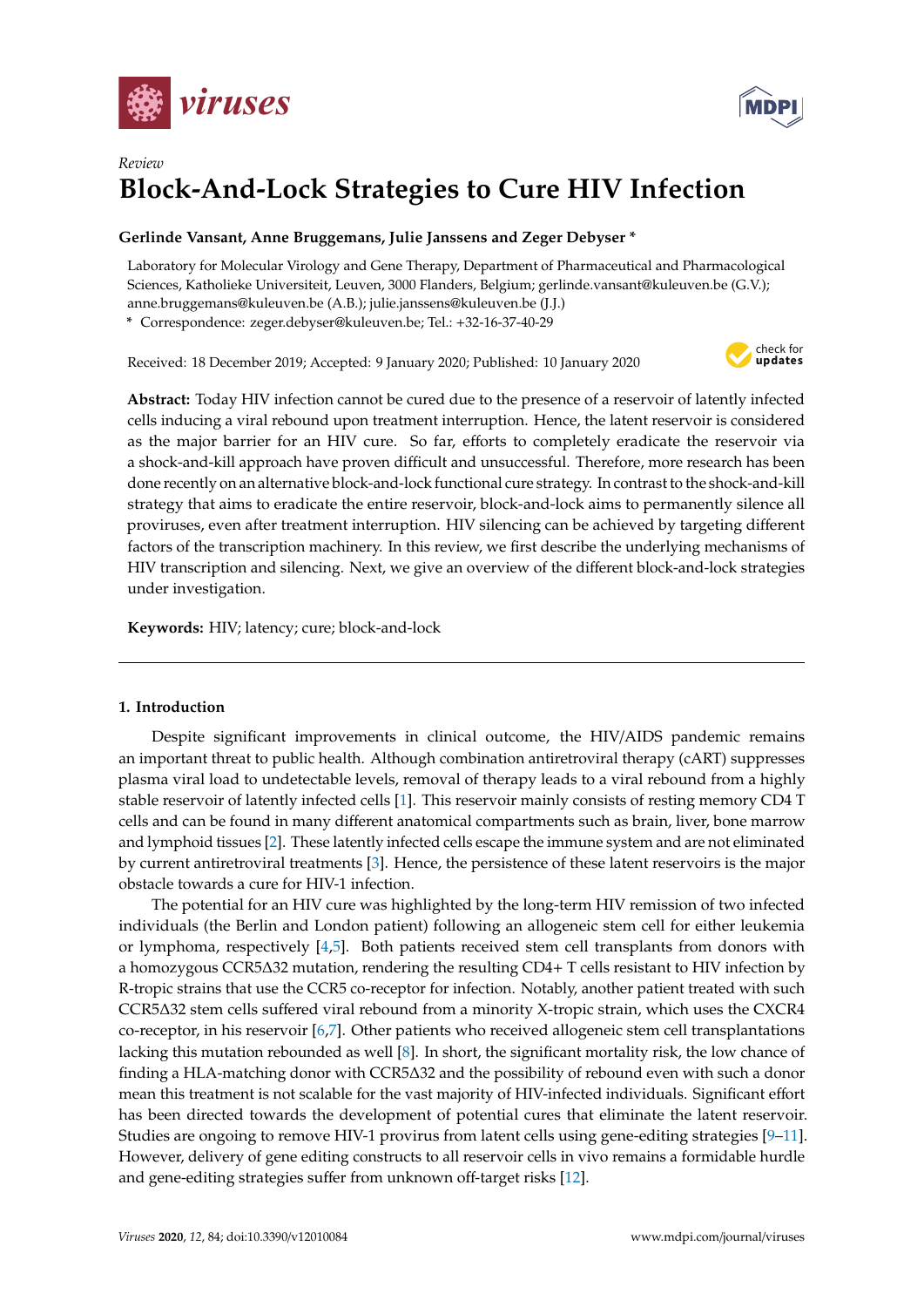Alternatively, the shock-and-kill strategy aims to eradicate the reservoir by repeated reactivation of latent cells that are subsequently killed by the immune system or viral cytopathic effects [\[13\]](#page-10-1). Initial clinical trials with several latency reversing agents (LRAs) showed induction of viral RNA production in patients, e.g., by disulfiram and the HDAC inhibitors vorinostat, panobinostat or romidepsin. However, these LRAs did not reduce the size of the latent reservoir [\[14–](#page-10-2)[16\]](#page-10-3). Besides low efficacy in the clinic, other limitations of many LRAs are their side effects and toxicity by affecting cellular homeostasis. Moreover, studies show that only a minor fraction of the reservoir is reactivated upon treatment with LRAs, indicating that a combination of multiple LRAs is required [\[17,](#page-10-4)[18\]](#page-10-5). Combination approaches, in which LRAs from multiple mechanistic classes are combined, are now investigated to obtain a more effective shock [\[19–](#page-10-6)[21\]](#page-10-7). Still, reactivation of latently infected cells is not sufficient to reduce the size of the reservoir. Shan et al. showed in a primary cell model that latently infected cells survive despite viral cytopathic effects and the presence of cytotoxic T cells [\[22\]](#page-10-8). The infected cells were only killed upon antigen-specific stimulation of the cytotoxic T cells [\[22\]](#page-10-8). Therefore, the 'kill' phase requires optimization by improving immune responses and stimulating apoptosis of infected cells [\[23](#page-10-9)[,24\]](#page-10-10). The immune response can be stimulated by TLR agonists [\[25\]](#page-10-11), immune checkpoint inhibitors [\[26\]](#page-10-12), therapeutic vaccines [\[27\]](#page-10-13) and broadly neutralizing antibodies [\[28,](#page-10-14)[29\]](#page-10-15). Currently several pro-apoptotic compounds are tested for their capacity to kill latently infected cells, e.g., SMAC (second mitochondria-derived activator of caspase) mimetics [\[30–](#page-10-16)[32\]](#page-10-17) and inhibitors of the regulator protein B cell lymphoma 2 (Bcl2) [\[33,](#page-11-0)[34\]](#page-11-1) and PI3K/Akt pathway [\[35\]](#page-11-2).

The limited success of eradication strategies has caused scientists and clinicians to re-evaluate the definition of HIV cure. The ultimate outcome would indeed be the complete eradication of all replication-competent HIV. However, such a sterilizing cure will be challenging to achieve. A more feasible outcome might be long-term HIV remission or a functional cure. A functional cure could be achieved by durably silencing the latent provirus in infected cells and thereby preventing viral rebound [\[36\]](#page-11-3). This so-called block-and-lock strategy prevents HIV transcription and reactivation in latently infected cells. In this review, we will first discuss the HIV transcriptional machinery and determinants leading to transcriptional silencing. Secondly, we will give an overview of various block-and-lock HIV cure strategies acting on different determinants of HIV transcription.

#### **2. HIV Transcription and Silencing**

Viral latency is classified in two forms, based on the integration status of the viral DNA: pre- and post-integration latency. Pre-integration latency occurs when the replication cycle is interrupted prior to integration [\[37\]](#page-11-4). Unintegrated DNA can be linear or circularized, but generally has a short half-life of approximately one day [\[38\]](#page-11-5). Although they may persist longer in macrophages or the brain, they are clinically less relevant [\[39](#page-11-6)[,40\]](#page-11-7). Post-integration latency takes place when the virus is stably integrated in the host genome but fails to express proteins. As such, the provirus can persist for the lifespan of the infected cell. Post-integration latency can be sustained by blocks in nuclear export of viral RNA and translation, but often HIV is silenced at the transcriptional level. In this review, we will elaborate on HIV transcription as many of the current block-and-lock strategies act on various determinants of HIV transcription.

HIV transcription is a complex machinery involving many viral and cellular factors. During productive infection, HIV initially produces short completely spliced transcripts encoding transactivator of transcription (Tat) and regulator of virion expression (Rev). When the amount of Tat protein reaches a certain threshold, it binds to the TAR RNA stem loop in the HIV LTR promoter stimulating transcription elongation (Figure [1a](#page-2-0)) [\[41\]](#page-11-8). Tat recruits the positive transcription elongation factor complex (P-TEFb), consisting of cyclin-dependent kinase 9 (CDK9) and Cyclin T1, to the transcription start site (TSS) in the LTR promoter [\[42\]](#page-11-9). Next, CDK9 releases and activates RNA polymerase II (RNAPII) that is sequestered by negative elongation factor (NELF) and DRB sensitivity inducing factors (DSIF) [\[43\]](#page-11-10). Furthermore, Tat recruits the active chromatin remodeling PBAF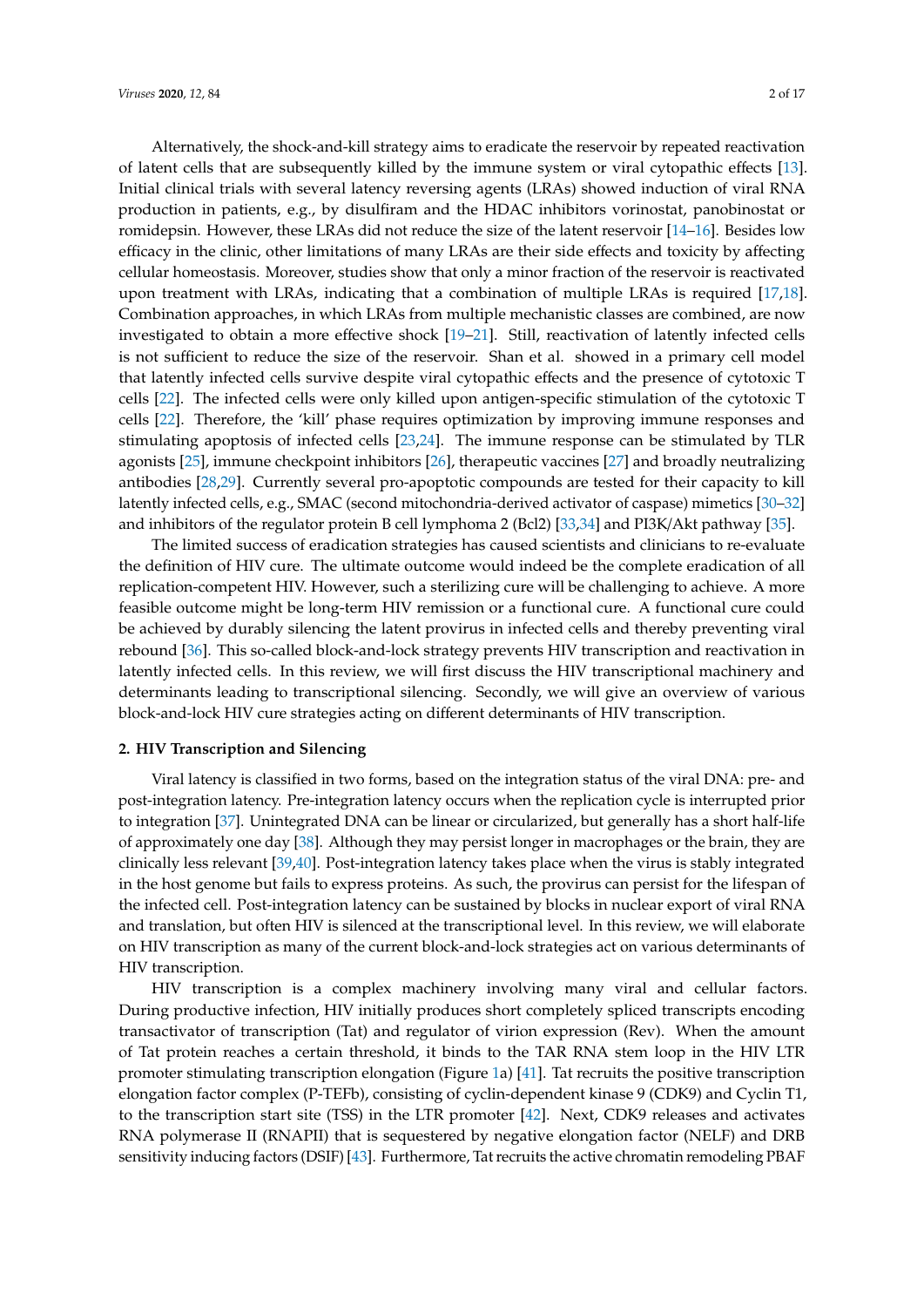<span id="page-2-0"></span>(polybromo-associated BRG-associated factor) complex promoting open chromatin [\[44\]](#page-11-11). Changes in these factors can silence HIV transcription resulting in latent infections.



**Figure 1.** The HIV LTR promoter in active and latent state. (**a**) HIV Tat induces active transcription by binding the TAR RNA element in the LTR promoter and recruiting several transcription activating proteins. P-TEFb releases and activates RNAPII by CDK9-mediated phosphorylation. PBAF ensures open nucleosome-free chromatin. NF-κB and other transcription factors as NFAT, LEF-1 and SP-1 bind to the HIV LTR. An active chromatin landscape is maintained by histone methyl transferases (HMT) and histone acetyl transferases (HAT). (**b**) In latent cells, HIV transcription is inhibited by multiple mechanisms. Several proteins required for effective transcription are sequestered in an inactive state. For instance RNAPII is sequestered by DSIF and NELF, NF-κB by IκB, and P-TEFb by 7SK snRNP and HEXIM1. Furthermore, transcriptional repressors as LSF, YY1 and CBF bind the LTR promoter. A repressive chromatin landscape is formed by HMT, histone deacetylases (HDAC) and DNA methyl transferases (DNMT). Finally, BAF positions Nuc-1 downstream of the TSS, inhibiting transcription elongation. Tat; transactivator of transcription, TAR; transactivation response RNA, P-TEFb; positive transcription elongation factor b, RNAPII; RNA polymerase II, CDK9; cyclin dependent kinase 9, PBAF; polybromo-associated BAF, NF-κB; nuclear factor kappa b, NFAT; nuclear factor of activated cells, LEF-1; lymphoid enhancer-binding factor 1, SP-1; specificity protein 1, HMT; histone methyl transferase, HAT; histone acetyl transferase, DSIF; DRB sensitivity inducing factor, NELF; negative elongation factor, IκB; inhibitors of NF-κB, 7SK snRNP; 7SK small nuclear RNA, HEXIM-1; Hexamethylene bisacetamide-induced protein, LSF; late SV40 factor, YY1; yin yang 1, CBF; C-promoter binding factor, LTR; long terminal repeat, HDAC; histone deacetylase, DNMT; DNA methyl transferase, BAF; BRG-associated factor, Nuc-1; nucleosome 1, TSS; transcription start site. Green symbols represent factors promoting active transcription, while red symbols are transcriptional repressors.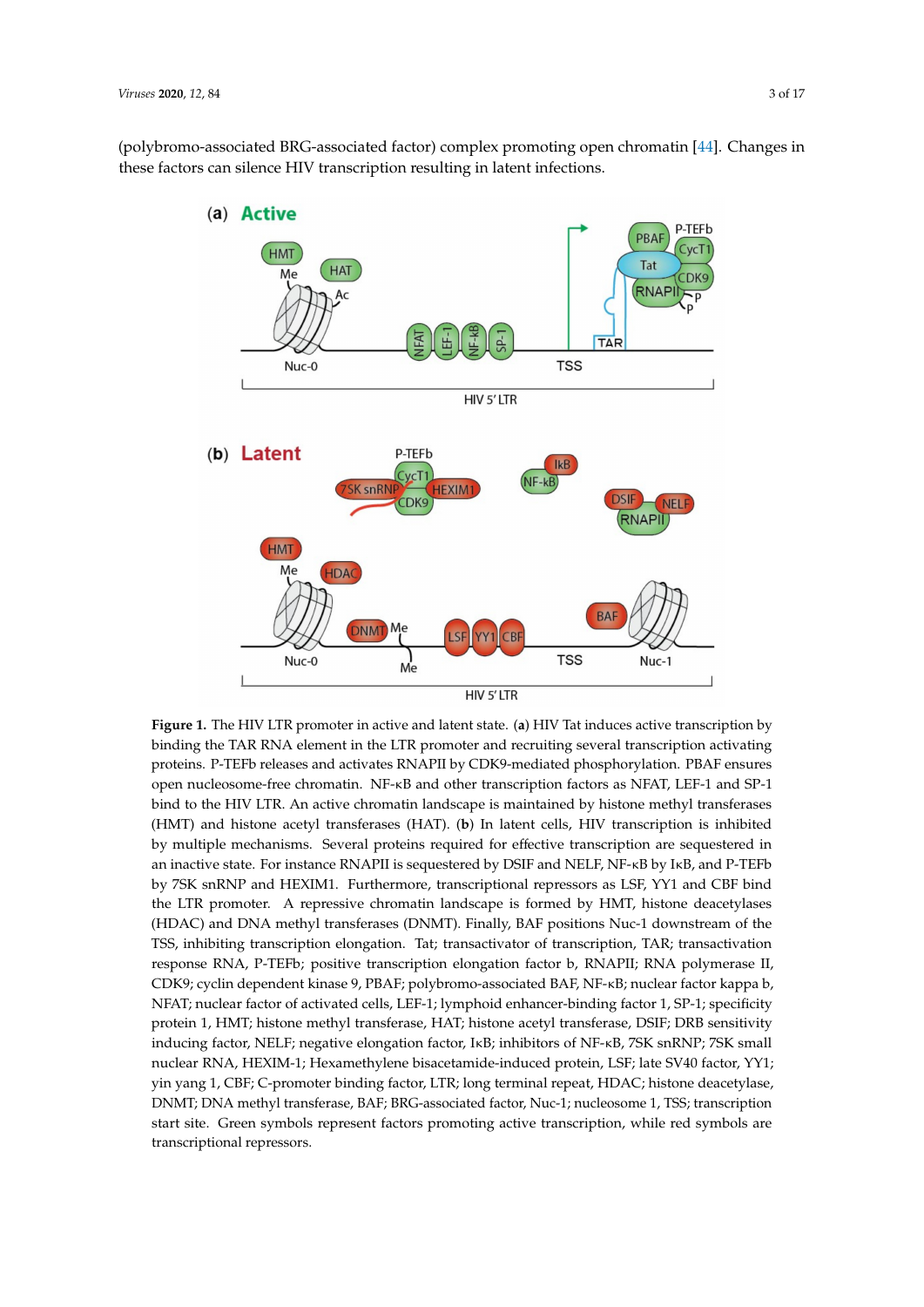Suboptimal concentrations or post-translational modifications of Tat hamper Tat-induced transcription elongation. For instance, phosphorylation of Tat by CDK2 results in inhibition of transcription [\[45\]](#page-11-12). Moreover, in latent cells P-TEFb is retained in an inactive form by hexamethylene bisacetamide-induced protein (HEXIM-1) and 7SK small nuclear RNA (7SK snRNA) (Figure [1b](#page-2-0)) [\[46,](#page-11-13)[47\]](#page-11-14). Tat and bromodomain containing protein 4 (BRD4) can release P-TEFb by disrupting the inactive complex [\[48\]](#page-11-15). BRD4 represses HIV transcription by competing with Tat for the P-TEFb binding site [\[48](#page-11-15)[,49\]](#page-11-16).

Transcription is also affected by the absence or presence of host transcription factors and transcription repressors. Nuclear factor kappa B (NF-κB) is a transcription factor involved in T cell activation that activates HIV transcription even in the absence of Tat [\[50\]](#page-11-17). However, in resting cells NF-κB is sequestered in the cytoplasm by inhibitors of NF-κB (IκB). Nuclear factor of activated T-cells (NFAT), another transcription factor, is phosphorylated and resides in the cytoplasm of resting cells [\[51,](#page-11-18)[52\]](#page-11-19). NF-κB and NFAT are two key factors for initiation of HIV transcription; for more examples of transcription factors involved in HIV latency please see following review articles [\[53](#page-12-0)[–56\]](#page-12-1). Additionally, some repressive host factors like yin yang 1 (YY1), late SV40 factor (LSF) [\[57\]](#page-12-2) and C-promoter binding factor (CBF) [\[58\]](#page-12-3) recognize binding sites in the LTR promoter and limit transcription by recruiting histone deacetylases (HDAC) (Figure [1b](#page-2-0)) [\[59\]](#page-12-4).

The chromatin and epigenetic landscape also affects HIV transcription [\[60](#page-12-5)[,61\]](#page-12-6). The chromatin structure is defined by the presence of nucleosomes, consisting of eight core histones that can be epigenetically modified. Histone acetylation, induced by histone acetyl transferases (HATs), is associated with active transcription; acetylation loosens the chromatin making it more accessible to interacting proteins [\[62\]](#page-12-7). H3K36me3 is typically found in the body of active genes [\[63\]](#page-12-8), while tri-methylation of H3K27 and H3K9, established by histone methyl transferases (HMTs), are associated with transcriptional silencing [\[64\]](#page-12-9). Additionally, DNA methylation at CpG dinucleotides in the LTR promoter contributes to latency and restricts reactivation in cell lines and patient samples by hampering the access of transcription factors to the DNA [\[65](#page-12-10)[,66\]](#page-12-11). Regardless of the site of integration, the viral LTR promoter is occupied by two nucleosomes, nuc-0 and nuc-1. Nuc-1 is positioned downstream of the transcription start site (TSS) by the ATP-dependent chromatin remodeler BAF (BRG1-associated factor), where it blocks transcription elongation in latent cells (Figure [1b](#page-2-0)) [\[67\]](#page-12-12).

Next to a block in transcription initiation or elongation, additional blocks may exist at the level of distal transcription and multiple splicing as postulated by the Yukl group [\[68\]](#page-12-13). They used reverse transcription droplet digital PCR to quantify different HIV transcripts in patient-derived cells. Short TAR RNA was most abundant, followed by RNA elongated beyond the LTR promoter, full length poly-adenylated RNA and finally multiple spliced RNA was the least common [\[68\]](#page-12-13). Interestingly, the transcription profiles differed in cells from blood compared to gut [\[69\]](#page-12-14). These results indicate blocks at transcription elongation, completion and RNA splicing that are tissue specific and might be important in HIV latency. Therefore, all steps involved in viral gene expression require further investigation.

The three-dimensional nuclear organization of chromatin affects the function of the DNA as well [\[70\]](#page-12-15). The genome organization within the nucleus is not random; transcriptionally active and inactive regions are physically distinguishable as decondensed euchromatin and condensed heterochromatin, respectively [\[71\]](#page-12-16). HIV preferentially integrates in open chromatin close to the nuclear pore, while heterochromatic chromatin in lamina-associated domains (LADs) or the inner nucleus is disfavored [\[72\]](#page-12-17). Moreover, nuclear processes like transcription, DNA-replication and -repair are located in certain structural compartments [\[70\]](#page-12-15). These facts indicate that the nuclear topography of HIV affects viral transcription.

Finally, the HIV integration site might be an important determinant of viral transcription as it defines both the epigenetic landscape and the 3D nuclear localization of the eventual provirus. HIV integration is not random; the virus has evolved in such a way that it hijacks cellular cofactors to tether its integration to active transcription units [\[73,](#page-13-0)[74\]](#page-13-1). Depletion of the cofactors lens epithelium derived growth factor (LEDGF/p75) and cleavage and polyadenylation specificity factor 6 (CPSF6) were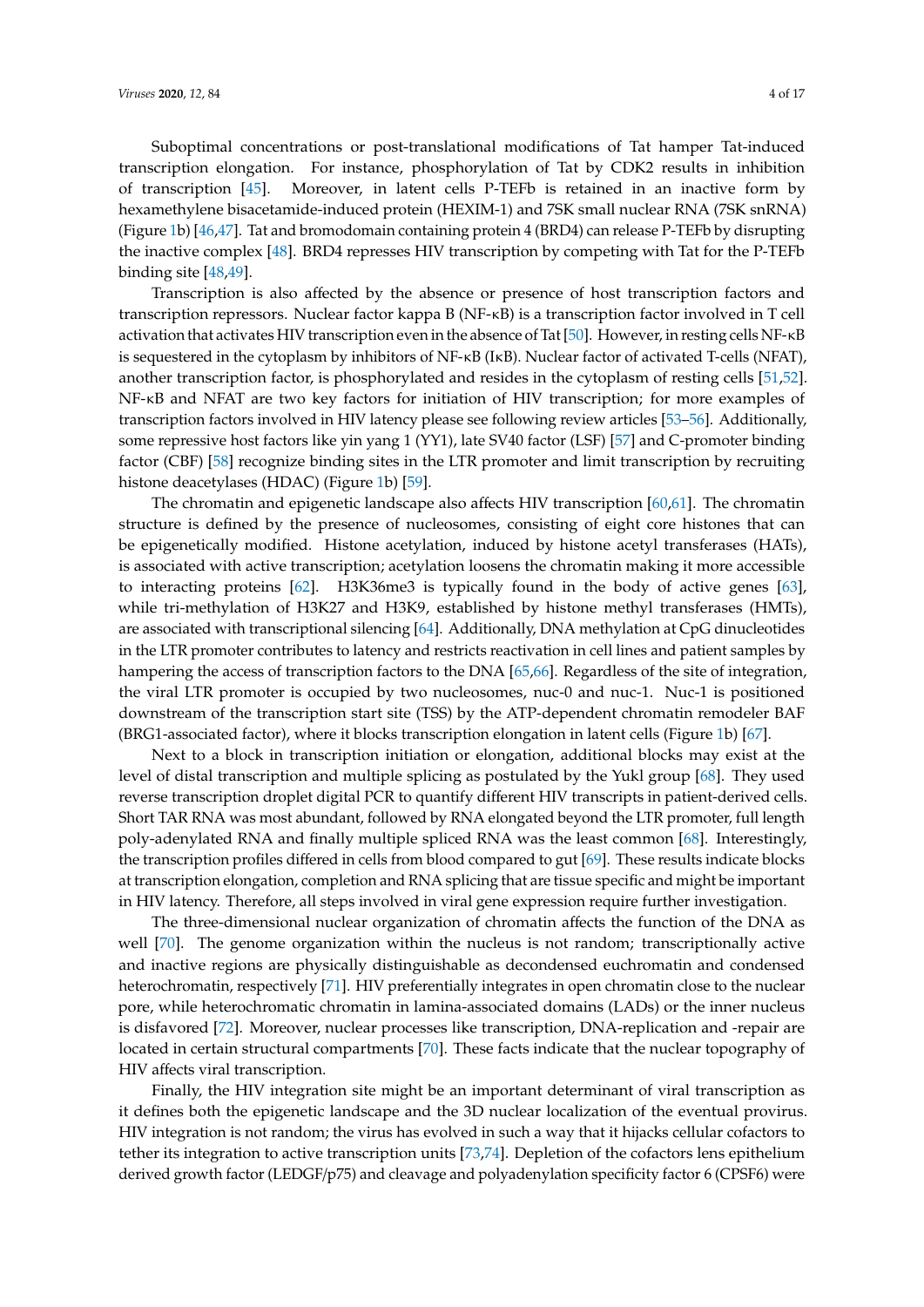shown to decrease integration in active genes [\[75–](#page-13-2)[80\]](#page-13-3). Moreover, proviruses that were retargeted by interfering with LEDGF/p75 were more latent and refractory to reactivation [\[76\]](#page-13-4). Finally, several studies suggest that integration in certain (onco-)genes supports clonal expansion of the infected cell contributing to viral persistence [\[81–](#page-13-5)[86\]](#page-13-6).

# **3. Block-And-Lock Strategies**

Many viral and cellular proteins are involved in HIV transcription and silencing, and hence represent potential targets for future block-and-lock approaches. Several research groups have described mechanisms acting on different factors of HIV transcription in light of a block-and-lock strategy. We list these different block-and-lock strategies below.

# *3.1. Tat Inhibition by Didehydro-Cortistatin A*

Currently the most advanced block-and-lock approach employs a Tat inhibitor, didehydro-cortistatin A (dCA), to silence HIV transcription. The viral Tat protein is an important factor for stimulation of HIV transcriptional elongation by recruiting and activating RNAPII (Figure [1\)](#page-2-0) [\[87\]](#page-13-7). HIV Tat represents an interesting target since it is the first viral protein to be expressed upon infection and it has no cellular homolog. dCA is a potent Tat inhibitor that blocks HIV transcription and reactivation by different LRAs in cell lines and primary CD4+ T cells [\[88,](#page-13-8)[89\]](#page-13-9). In 2017, the Valente lab used patient-derived cell models and bone marrow/liver/thymus (BLT) mouse latency models to show that prior treatment with dCA delayed and reduced viral rebound [\[90\]](#page-13-10). The BLT mice were co-treated with dCA and ART for four weeks prior to treatment interruption. Ten days later, all eight control mice displayed viremia, while the dCA treated mice showed a viral rebound only at day 19. Furthermore, dCA induced a high nucleosomal occupancy at the Nuc-1 region of the LTR promoter potentially explaining its long term effects [\[90\]](#page-13-10). In 2019 the Valente group elaborated on this mechanism by showing that dCA promotes tight nucleosome/DNA association by increasing deacetylated histone 3 occupancy at Nuc-1 [\[91\]](#page-13-11). Moreover, dCA enhanced the recruitment of the repressive BAF complex while the activating chromatin remodeling complex PBAF was inhibited. In line with these results, less RNAPII was detected at the transcription start site, even upon stimulation with LRAs. The specificity of dCA for Tat was confirmed by the lack of effect on Tat-TAR defective proviruses [\[91\]](#page-13-11). Altogether, these results show that dCA inhibits Tat-dependent transcription and induces a repressive epigenetic landscape that hampers HIV reactivation upon treatment interruption.

#### *3.2. LEDGINs*

In 2010, structure-based drug design identified the first small molecule inhibitors of the interaction between HIV integrase (IN) and the cellular chromatin-thethering factor LEDGF/p75 [\[92\]](#page-14-0). Inhibitors belonging to this class of antivirals [\[92–](#page-14-0)[96\]](#page-14-1), named 'LEDGINs', are unique due to their multimodal mechanism of action affecting both early and late stages of HIV-1 replication. LEDGINs inhibit HIV-1 integration and allosterically inhibit IN catalytic activity [\[92,](#page-14-0)[97\]](#page-14-2). Moreover, LEDGINs enhance IN oligomerization during late stages of the replication cycle resulting in defective progeny virions [\[98–](#page-14-3)[101\]](#page-14-4). Viral particles produced in the presence of LEDGINs display morphological defects and are less infectious [\[98–](#page-14-3)[101\]](#page-14-4). The idea of using LEDGINs for a functional HIV cure arose when the Debyser lab started investigating their effect on integration sites and latency in 2016 [\[76](#page-13-4)[,102\]](#page-14-5). Vranckx et al. showed that viruses capable of integrating in the presence of LEDGIN treatment during infection were retargeted out of active genes. The 3D localization of the provirus was closer to the inner nucleus [\[76\]](#page-13-4). Moreover, by using several reporter viruses and cell lines, they showed that these retargeted proviruses were more often in a latent state and refractory to reactivation by LRAs. These results were also confirmed in primary cells [\[76\]](#page-13-4). More recently, Vansant et al. showed that infection of cells with virus produced in the presence of LEDGINs also resulted in provirus with a more latent phenotype [\[103\]](#page-14-6). Based on these data, the Debyser group postulated that LEDGINs might be useful in a block-and-lock strategy by inhibiting viral integration and retargeting residual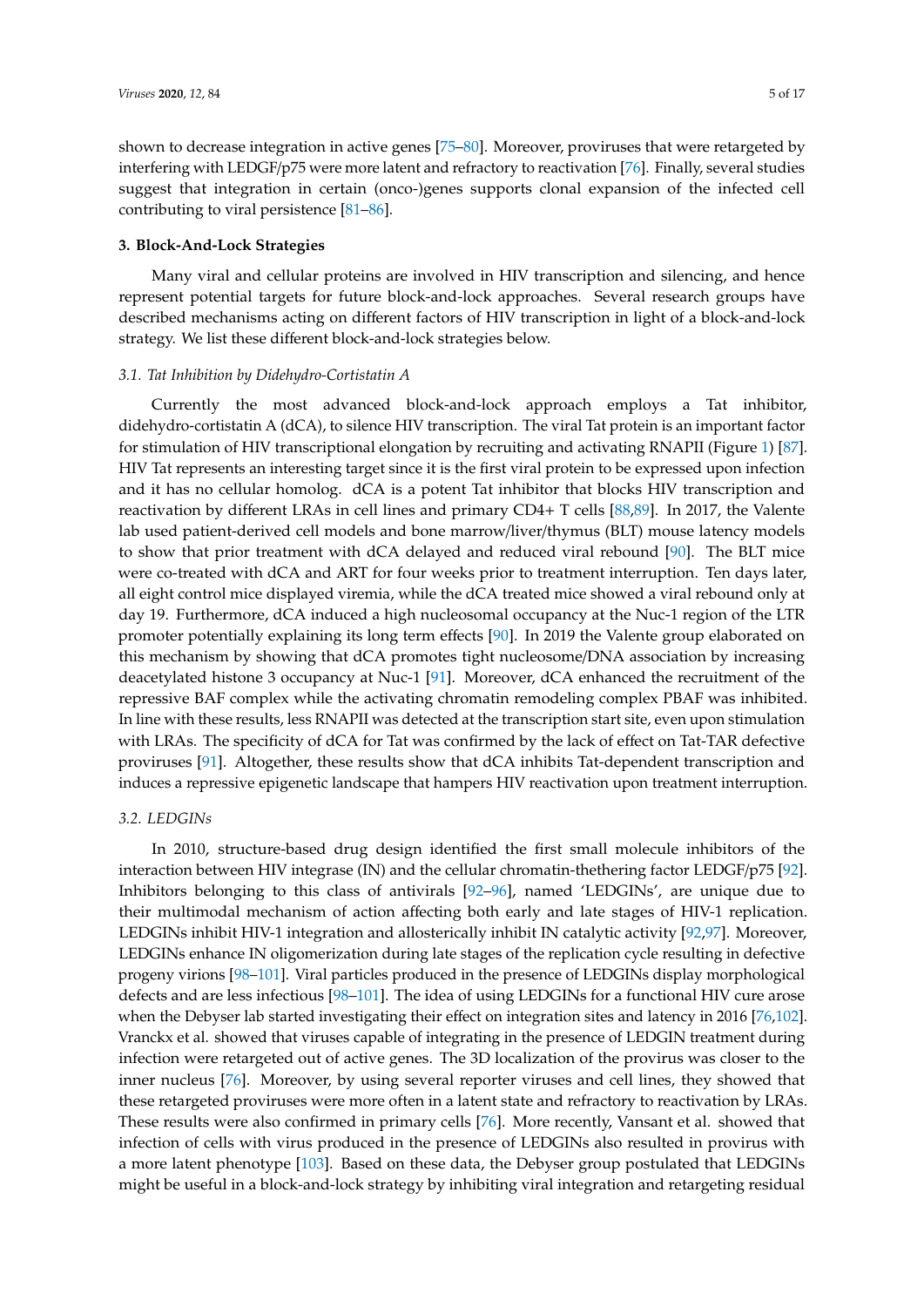proviruses that manage to integrate in the presence of LEDGINs to sites that are less susceptible to reactivation [\[102\]](#page-14-5). In such a cure strategy, ideally LEDGINs are administered as soon as possible after acute infection to affect the formation of the reservoir. Although initial infection represents an interesting niche with over 1.7 million newly infected patients in 2018 [\[104\]](#page-14-7), it is unclear whether a functional cure strategy with LEDGINs will also be useful in chronically infected patients for instance after treatment interruption. Before this concept moves on to clinically more relevant models such as humanized mice and eventually patients, further research on the mechanism of action of LEDGINs, specifically in the context of HIV latency, is required.

# *3.3. FACT Inhibition by Curaxin CBL0100*

Another regulator of HIV transcription is the 'facilitates chromatin transcription complex' (FACT) that consists of suppressor of Ty16 (SUPT16H) and structure-specific recognition protein (SSRP1) [\[105\]](#page-14-8). FACT acts as a histone chaperone and promotes RNAPII driven transcription by destabilizing the nucleosomal structure [\[106\]](#page-14-9). In 2011, Gasparian et al. showed that the anticancer compounds named curaxins inhibit FACT and suppress NF-κB mediated transcription [\[107\]](#page-14-10). This finding led to the hypothesis that curaxins can promote HIV latency via inhibition of FACT. Indeed, in 2017 Jean et al. was able to block HIV replication and reactivation by using curaxin CBL0100 [\[108\]](#page-14-11). There was less reactivation of latent provirus, both in cell lines and in primary cell models, in the presence of CBL0100 compared to reactivation in the presence of DMSO. Curaxin CBL0100 inhibited RNAPII mediated transcription elongation in a Tat-dependent manner [\[108\]](#page-14-11). However, the effect was independent of  $NF-\kappa B$  binding to the 5<sup>'</sup> LTR promoter in contrast to its anti-tumor activity reported before [\[107,](#page-14-10)[108\]](#page-14-11). The authors hypothesize that addition of CBL0100 to cART regimens might lead to a faster control of viremia and reduced HIV reactivation that eventually locks the virus in a latent state even upon treatment interruption.

# *3.4. RNA-Induced Epigenetic Silencing*

An alternative approach to silence HIV transcription is by using short interfering (si) or short hairpin (sh) RNA to maintain the repressive heterochromatic landscape at the HIV 5' LTR promoter. The Kelleher group designed two siRNAs, 143 and Prom A, which target transcription factor binding sites in the LTR promoter [\[109,](#page-14-12)[110\]](#page-15-0). siRNA 143 binds upstream of Nuc-0 where binding sites for transcription factors AP-1 (activator protein 1) and COUP (chicken ovalbumin upstream promoter) are located. siRNA Prom A targets a unique NF-κB binding site situated between Nuc-0 and Nuc-1. These siRNAs epigenetically silence HIV transcription by recruiting Argonaute 1 (AGO1), histone deacetylase 1 and histone methyl transferases [\[111\]](#page-15-1). AGO1 is an essential component of the RNA-induced silencing complex (RISC) that binds siRNAs and cleaves the mRNA, a process termed RNA interference (RNAi). Both siRNAs reduced reactivation of the latently infected J-Lat cells by twoto three-fold when challenged by different LRAs [\[111\]](#page-15-1). Thus, transcriptional gene silencing by siRNAs might be useful in a HIV block-and-lock functional cure via a gene therapy application. The siRNAs could be delivered to cART-treated patients via retroviral vector transduced autologous CD4+ T cells or CD34+ cells in the absence of cART [\[110\]](#page-15-0). However, further extensive preclinical evaluation is required.

#### *3.5. HSP90 Inhibitors*

Heat shock protein 90 (HSP90) is a cellular chaperone protein that helps folding and stabilizing other proteins. Heat shock proteins protect cells when stressed by high temperatures. They are also required for the production of viral proteins. Upon HIV infection, the expression of HSP90 increases in mononuclear cells and T cells [\[112](#page-15-2)[,113\]](#page-15-3). Indeed, HSP90 inhibitors suppress HIV transcription and replication [\[114,](#page-15-4)[115\]](#page-15-5). Moreover, HSP90 is involved in HIV reactivation by stimulating Tat-mediated HIV transcription and NF-κB, NFAT and STAT5 (signal transducer and activator of transcription) signaling [\[116,](#page-15-6)[117\]](#page-15-7). Hyperthermia also enhances HIV transcription and reactivation [\[114,](#page-15-4)[118\]](#page-15-8). Multiple HSP90 inhibitors have been reported to suppress HIV-1: GV1001, a peptide vaccine designed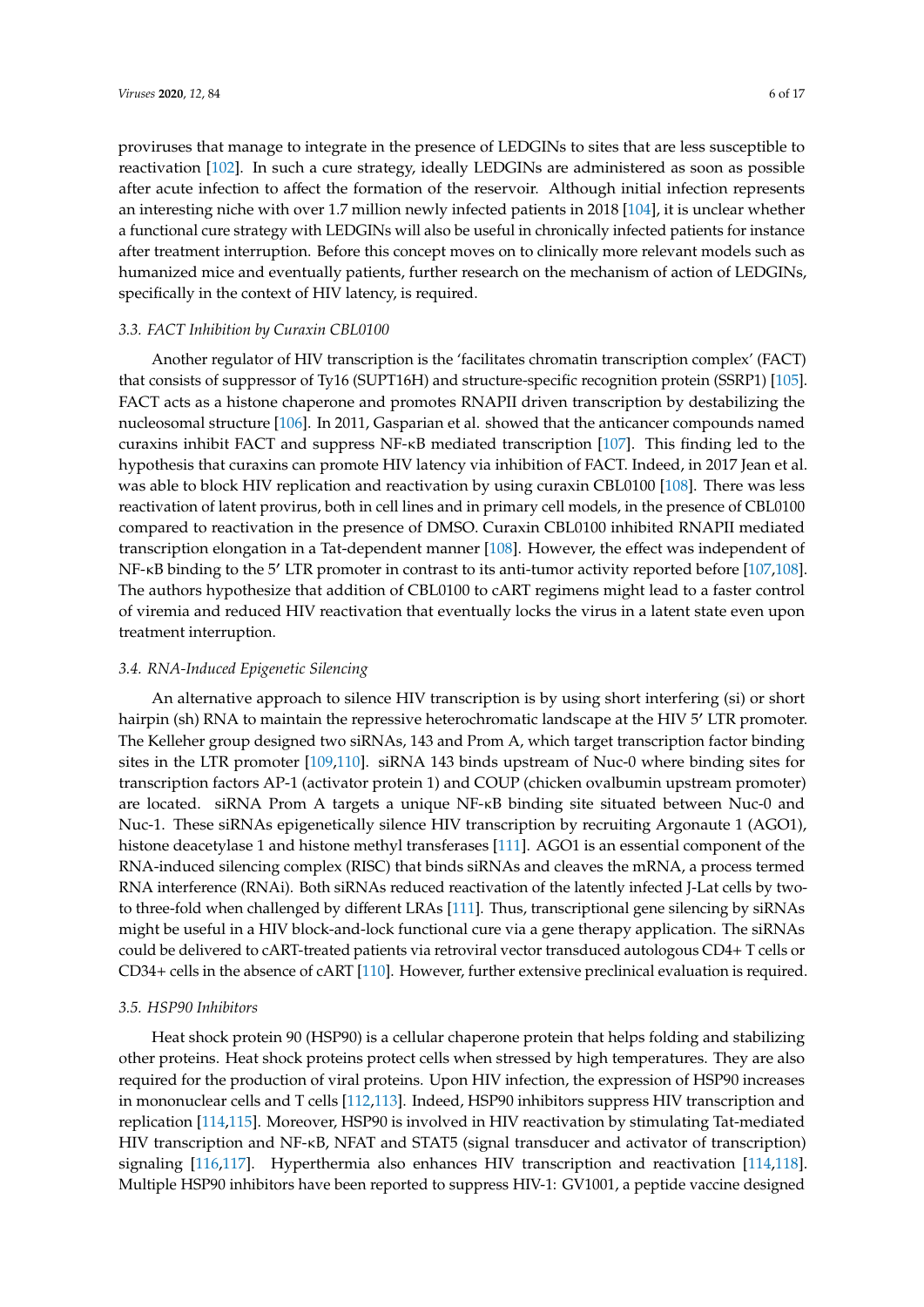to induce T cell immunity, and specific HSP90 inhibitors such as AUY922 and 17-AAG [\[115](#page-15-5)[–117,](#page-15-7)[119\]](#page-15-9). AUY922 and 17-AAG are in clinical development as anticancer compounds [\[120–](#page-15-10)[123\]](#page-15-11). In 2016, Joshi et al. showed that humanized BLT mice pretreated with a reverse transcriptase inhibitor (EFdA) and AUY922 or 17-AAG did not rebound up to 11 weeks after treatment cessation [\[119\]](#page-15-9). Upon heat shock or activation of the cells, replication competent virus was recovered from PBMC's and the spleen, indicating that these cells were latently infected [\[119\]](#page-15-9). Thus, addition of HSP90 inhibitors to current treatment regimens might lead to long-term remission and potentially a functional cure of HIV infection.

# *3.6. Jak-STAT Inhibitors*

Homeostasis of memory T cells, the major contributor of the latent reservoir, is regulated by cytokines that activate the Jak (Janus kinase)-STAT pathway. The Jak-STAT pathway was shown to be involved in HIV persistence and reactivation as two FDA approved Jak inhibitors, ruxolitinib and tofacitinib, were able to block HIV reactivation in primary CD4+ T cells [\[124\]](#page-15-12). Ruxolitinib and tofacitinib are approved for the treatment of hematologic conditions (myelofibrosis and polycythemia vera) and auto-immune conditions (rheumatoid arthritis, psoriatic arthritis and ulcerative colitis) respectively, and have strong anti-inflammatory effects. Latent cells were pre-treated with the two inhibitors for 30 min followed by reactivation in the presence of the compounds for 24 h. Ruxolitinib displayed the strongest inhibitory effect with more than 50% inhibition of reactivation measured by intracellular viral p24 [\[124\]](#page-15-12). Moreover, the anti-inflammatory effect of the Jak inhibitors reduced activation of T cells limiting transmission of HIV to other cells. Additionally, they reduced surface expression of the CCR5 co-receptor and decreased the number of CD4+ T cells harboring HIV provirus [\[125\]](#page-15-13). Currently, the anti-inflammatory effects of ruxolitinib in HIV infection and seeding of HIV reservoirs are evaluated in a phase 2 clinical trial (NCT02475655).

## *3.7. BRD4 Modulators*

Another important regulator of HIV transcription is the bromodomain-containing protein 4 (BRD4). BRD4 is an epigenetic reader that interacts with various proteins to stimulate gene expression [\[48](#page-11-15)[,126\]](#page-15-14). On the other hand, BRD4 inhibits HIV transcription by competing with Tat for binding to the P-TEFb [\[49\]](#page-11-16). Recently, Niu et al. identified a small molecule, ZL0580, that binds bromodomain 1 of BRD4 and suppresses HIV transcription [\[127\]](#page-15-15). ZL0580 inhibited Tat transactivation and transcription elongation. Additionally, the BRD4 modulator induced a repressive chromatin environment at the LTR promoter [\[127\]](#page-15-15). The small molecule delayed time to viral rebound after therapy cessation in PBMCs from aviremic HIV-infected patients. PBMCs treated with ART alone rebounded HIV replication after 2.4  $\pm$  1.3 days, while virus rebounded only after 15  $\pm$  6.1 days in PBMCs treated with ART plus ZL0580 [\[127\]](#page-15-15). Moreover, ZL0580 blocked spontaneous HIV replication in PBMCs of aviremic patients that were not treated with ART and blocked PHA stimulated reactivation [\[127\]](#page-15-15). As such, BRD4 modulators represent a new class of compounds that can be used for a block-and-lock functional cure strategy. Since the small molecule delayed but not prevented viral rebound, the authors speculate that probably a combination of approaches will be required to durably silence all HIV-1.

# *3.8. mTOR Inhibitors*

To identify novel mechanisms contributing to HIV latency, the Verdin lab performed a genome wide analysis with a shRNA screen [\[128,](#page-15-16)[129\]](#page-15-17). They transduced a latent J-Lat cell line with a vector encoding a mCherry fluorescent protein and a shRNA library targeting each protein coding gene [\[130\]](#page-16-0). Cells stably transduced with the shRNA express mCherry. The J-Lat cells contain one integrated latent HIV provirus per cell that expresses green fluorescent protein (GFP) upon activation. By characterizing mCherry and GFP double fluorescent cells, they identified three pathways important for HIV latency: transforming growth factor β (TGF- β), actin remodeling and mammalian target of Rapamycin (mTOR) signaling [\[128\]](#page-15-16). These pathways are linked as mTOR acts downstream of TFG-  $\beta$  signaling and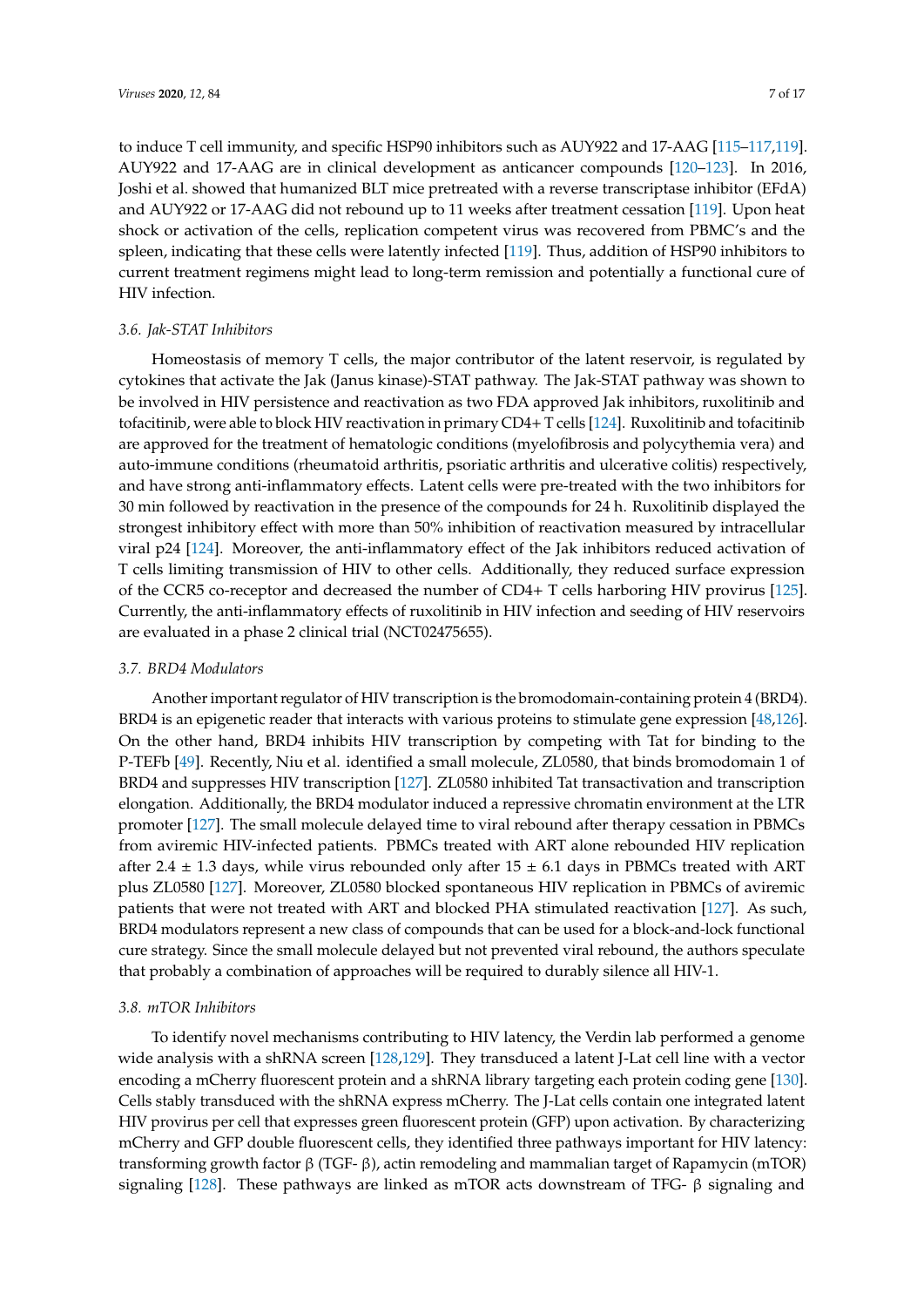upstream of actin remodeling. Inhibition of mTOR suppressed HIV reactivation in primary CD4+ T cells and patient cells by downregulating CDK9 phosphorylation and impeding NF-κB signaling [\[128\]](#page-15-16). The authors suggest that mTOR inhibition together with other latency promoting agents such as Tat and HSP90 inhibitors might be useful in a future 'block a lock' functional cure.

## *3.9. Kinase Inhibitors*

Starting from the hypothesis that signaling pathways play a central role in HIV latency, Vargas et al. screened a library of kinase inhibitors targeting a wide range of signaling pathways in the latent 24ST1NLESG cell line [\[131\]](#page-16-1). They screened the kinase inhibitors in the absence or presence of different LRAs and found 12 inhibitors that blocked HIV-1 reactivation irrespective of the used LRA [\[131\]](#page-16-1). The four most potent compounds are PF-3758309, danusertib, AZ628 and P276-00 that target PAK, Aurora, Raf and CDK kinases, respectively. These compounds had  $IC_{50}$  values ranging from 0.0001 to 9.4 µM for blocking latency reversal by different LRAs in 24ST1NLESG cells. Additionally, they inhibited latency reversal in resting CD4+ T cells from HIV-infected donors that were challenged by the anti-CD3/CD28 monoclonal antibody [\[131\]](#page-16-1). Further studies are ongoing to evaluate whether these inhibitors could be useful in a block-and-lock functional cure strategy.

# *3.10. Triptolide*

Triptolide is a diterpenoid epoxide derived from a Chinese herb that possesses anti-inflammatory, immunosuppressive and anti-tumor activities [\[132\]](#page-16-2). In 2014, Wan et al. first reported on the antiviral activity of triptolide [\[133\]](#page-16-3). Triptolide inhibited HIV-1 replication in vitro at the level of viral transcription. More specifically, triptolide hampered Tat-induced LTR activation by stimulating proteasomal degradation of Tat [\[133\]](#page-16-3). Currently, the effect of triptolide on the HIV-1 reservoir is being tested in phase III clinical trials in treatment-naive HIV-infected patients (NCT02219672). Whether triptolide has a beneficial effect in chronically and latently infected patients still needs to be studied.

# **4. Discussion**

As described in this review, HIV transcription and latency are driven by complex interactions between cellular and viral proteins. Along with a growing understanding of these mechanisms, the potential targets for a functional block-and-lock cure increase. To evaluate the potential of the block-and-lock strategies, we must consider various factors such as effectiveness, advantages, scalability, potential side effects and challenges. Since patients on antiretroviral therapy have nearly normal lifespans these days and the side effects of newer cART combinations are reduced, new treatment modalities will need to clear a high bar.

With regard to efficacy, an important factor is the duration of the achieved HIV remission. Ideally, such a remission would be lifelong. Even though the idea of a 'block and lock' strategy arose only recently, this review listed the growing body of evidence showing that HIV transcription can be significantly downregulated. Though clinical data is still lacking, all of the strategies above impeded viral transcription and reduced reactivation in the presence of various LRAs in cell lines and/or primary cell models. More advanced studies in BLT mice showed that the Tat inhibitor dCA delayed viral rebound up to 19 days [\[90\]](#page-13-10), while HSP90 inhibitors could delay rebound up to 11 weeks [\[119\]](#page-15-9). Yet so far, none of the investigated strategies has led to complete, long term suppression of virus in all cell and/or animal models. As many of these compounds are still in the early days of development and testing within the HIV field, newer compounds with improved efficacy could still be developed. Then again, HIV transcription can be stimulated in Tat dependent and independent manners, meaning blocking only one transcription pathway may not be enough to completely silence all proviruses. It could be that, as for the shock-and-kill approach, a combination block-and-lock treatment will be needed. It remains to be investigated whether the compounds can be administered during initial infection in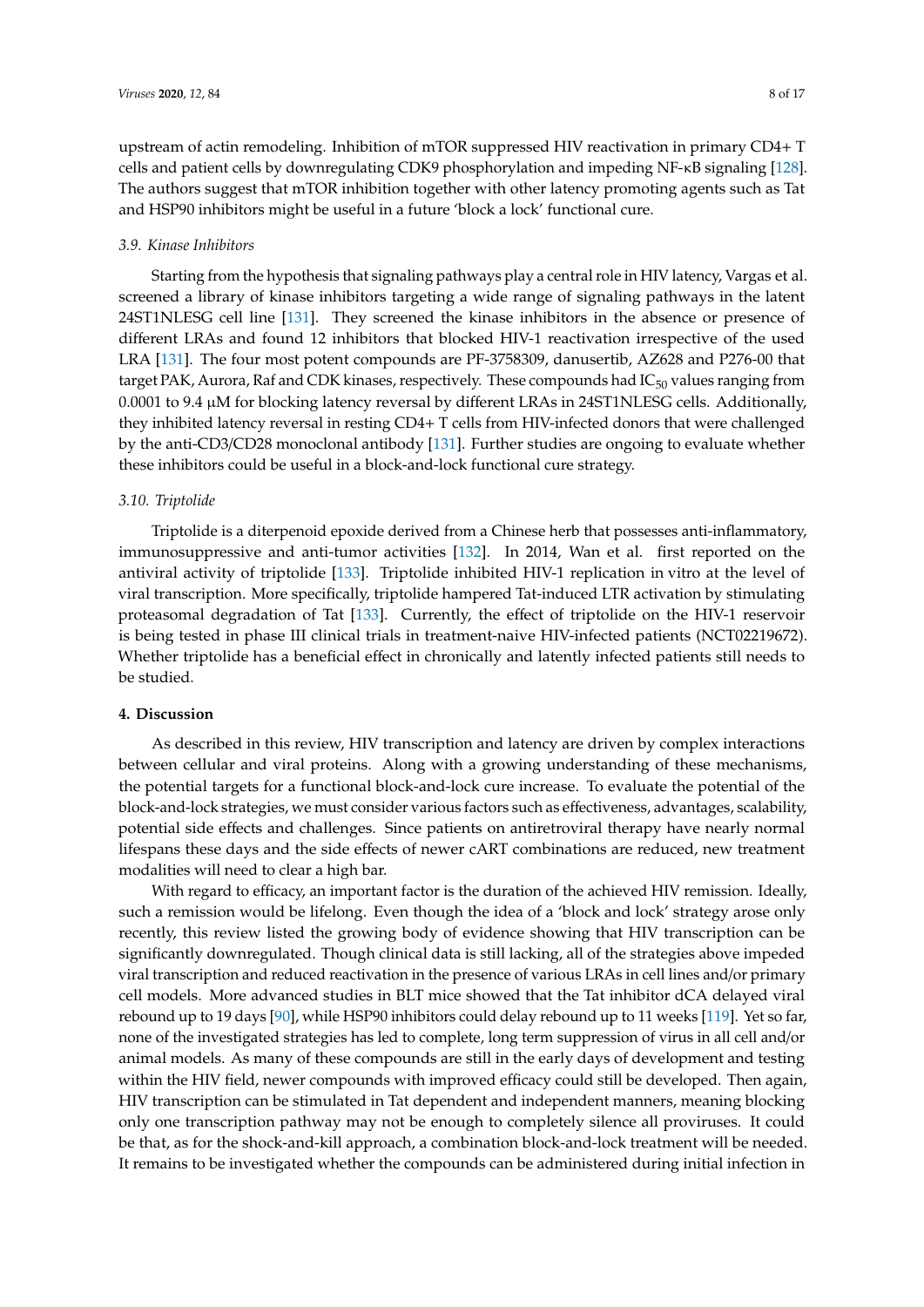combination with cART for a short period of time (induction therapy) or whether repeated dosing will be required (maintenance therapy).

The block-and-lock strategy holds great promises for the HIV cure field. First, since the approach targets HIV transcription in general, it is likely to affect not only the replication competent, but also the translation competent reservoir [\[134\]](#page-16-4). As most proviruses in the patients are defective, they cannot produce infectious progeny viruses, yet some do produce viral proteins, contributing to immune activation [\[135](#page-16-5)[,136\]](#page-16-6). Hence silencing both replication competent and defective proviruses may have a positive effect on the patients' health. Secondly, though the idea of living with an inactivated retrovirus may be scary to patients, scientifically speaking, this is not unprecedented. In fact, simian immunodeficiency viruses, HIV's closest relatives, are non-pathogenic in many cases, meaning they have adapted to not affect the lifespan of their host [\[137\]](#page-16-7). In addition, fossils of past retroviral infections are spread throughout the human genome as endogenous retroviruses, some of which have played critical roles in human evolution [\[138\]](#page-16-8). These precedents hint that taming HIV through a block-and-lock strategy may in the end be more feasible than full eradication.

Another major advantage of the block-and-lock strategy compared to other approaches such as gene therapy and allogeneic stem cell transplantation is the scalability. Most block-and-lock strategies are based on small molecules and/or existing compounds and many of them are likely to be administered in an ambulatory setting, resulting in a relatively low cost. Hence, they can be deployed in the limited resource settings that form the heart of the current HIV epidemic. In contrast, gene therapy and stem cell transplantation are more expensive and require highly specialized and advanced technologies. In the end, if any HIV cure is to affect the global HIV epidemic, we must insist that it can be made available to as many people living with HIV as possible, including those without access to highly advanced medical technology. To be scalable worldwide, a functional cure would have to be effective against a broad range of viral strains. dCA has been shown to bind Tat of subtypes A, B, C, D and E, but virus strains resistant to dCA have been developed in vitro [\[139,](#page-16-9)[140\]](#page-16-10). LEDGINs also target a viral protein, HIV integrase. Even though LEDGINs are active against a broad range of HIV strains, specific integrase mutations can induce LEDGIN resistance [\[97\]](#page-14-2).

Targeting a cellular protein could help to avoid the problem of viral diversity and resistance, but this may come at the cost of more side effects. To our knowledge, curaxin is only in early clinical development (NCT03727789) as an anticancer drug, so data on side effects are scarce. The HSP90 inhibitor AUY922 has been tested in phase I and phase II clinical trials, which showed fatigue, diarrhea and visual disturbances as side effects [\[120](#page-15-10)[–122\]](#page-15-18). Trials with 17 AAG have shown hepatotoxicity, headaches and gastro-intestinal burden as potential side effects [\[122,](#page-15-18)[123\]](#page-15-11). Ruxolitinib and tofacitinib are linked to hematological abnormalities and skin cancer. Additionally tocafitinib increases the risk of opportunistic infections and gastro-intestinal perforations [\[141,](#page-16-11)[142\]](#page-16-12). Further, the use of kinase inhibitors is impeded by their lack of specificity leading to damage in myocytes [\[143\]](#page-16-13). Finally, triptolide was shown to have toxic effects on the reproductive tract [\[144](#page-16-14)[,145\]](#page-16-15). Though serious side effects may be acceptable in the fields where these treatments are currently used (cancer, myeloproliferative disorders, auto-immune disease), the risk benefit ratio for using them in virally suppressed HIV-infected patients with a normal life span for obtaining a functional cure will be different. Much will depend on the duration of the remission induction phase of treatment and/or the frequency of these treatments if the remission is not lifelong and repeats are necessary. Still, the side effects mentioned above are minor compared to the risks associated with allogeneic stem cell transplantations.

As with all cure strategies, including shock-and-kill and gene editing, the main challenge lies in reaching and affecting each cell containing replication competent provirus. If not each infected cell is targeted, HIV replication will eventually rebound. Although it is challenging to permanently silence all provirus with a block-and-lock approach, extending the time to viral rebound from a few weeks to months or years may already lead to a significant benefit for the patient. This will reduce the need and costs for cART and visits to clinic, and hence improve the quality of life of HIV-infected patients. However, along with this strategy comes a new challenge: since HIV reactivation seems to be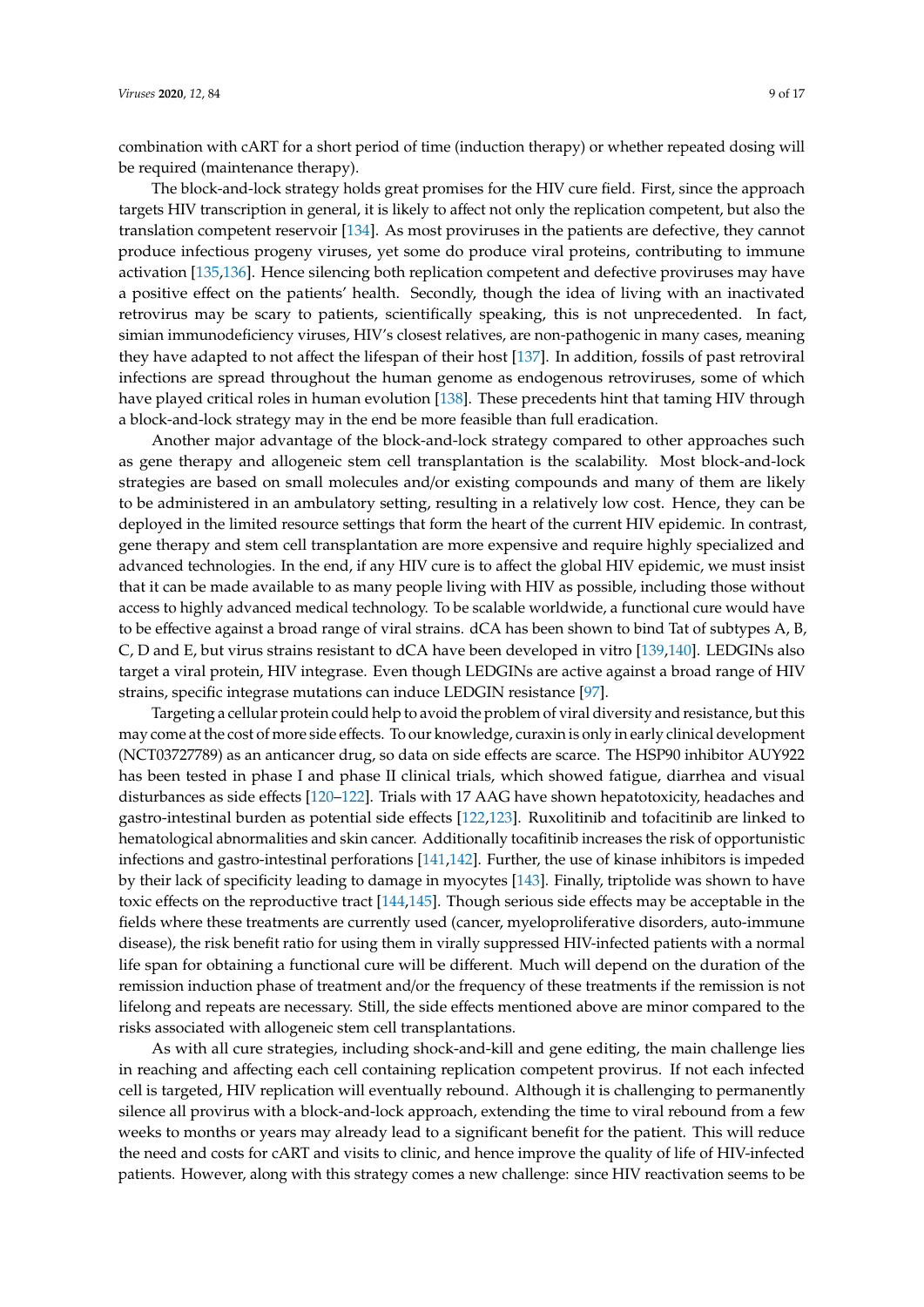a stochastically regulated process, how can we reliably predict a safe interval wherein no viral rebound will occur so patients can maintain their undetectable and non-transmissible HIV status? To answer this question we will need new tools to predict and/or quickly detect viral rebound. For cure research in general, we need better diagnostic tests to evaluate HIV reservoir size.

Currently there is no satisfactory cure for HIV and any strategy that could help us obtain a cure is worth investigating. As for the block-and-lock strategy, the next step will be bringing more of these treatments to in vivo models and clinical trials to investigate their effect on the latent HIV reservoirs and potential side effects in vivo. Though 35 years of HIV research have not resulted in a cure yet, the medical and scientific advances made by the field are unprecedented. As our knowledge and technology progresses, new insights will eventually lead to new breakthroughs, inside the field of HIV and beyond. If nothing else, research into a block-and lock-strategy will provide valuable knowledge on HIV transcription for the future of all HIV cure research.

**Author Contributions:** G.V., A.B., J.J. and Z.D. wrote the manuscript. G.V. made the figure. All authors have read and agreed to the published version of the manuscript.

**Funding:** G.V. and A.B. are funded through a personal PhD fellowship from the Research Foundation Flanders (FWO). Further, this work received funding from KU Leuven.

**Conflicts of Interest:** The authors declare no conflict of interest. The funders had no role in the design of the study; in the collection, analyses, or interpretation of data; in the writing of the manuscript, or in the decision to publish the results.

## **References**

- <span id="page-9-0"></span>1. Finzi, D.; Hermankova, M.; Pierson, T.; Carruth, L.M.; Buck, C.; Chaisson, R.E.; Quinn, T.C.; Chadwick, K.; Margolick, J.; Brookmeyer, R.; et al. Identification of a Reservoir for HIV-1 in Patients on Highly Active Antiretroviral Therapy. *Science* **1997**, *278*, 1295–1300. [\[CrossRef\]](http://dx.doi.org/10.1126/science.278.5341.1295) [\[PubMed\]](http://www.ncbi.nlm.nih.gov/pubmed/9360927)
- <span id="page-9-1"></span>2. Barton, K.; Winckelmann, A.; Palmer, S. HIV-1 Reservoirs During Suppressive Therapy. *Trends Microbiol.* **2016**, *24*, 345–355. [\[CrossRef\]](http://dx.doi.org/10.1016/j.tim.2016.01.006) [\[PubMed\]](http://www.ncbi.nlm.nih.gov/pubmed/26875617)
- <span id="page-9-2"></span>3. Finzi, D.; Blankson, J.; Siliciano, J.D.; Margolick, J.B.; Chadwick, K.; Pierson, T.; Smith, K.; Lisziewica, J.; Lori, F.; Flexner, C.; et al. Latent infection of CD4+ T cells provides a mechanism for lifelong persistence of HIV-1, even in patients on effective combination therapy. *Nat. Med.* **1999**, *5*, 512. [\[CrossRef\]](http://dx.doi.org/10.1038/8394) [\[PubMed\]](http://www.ncbi.nlm.nih.gov/pubmed/10229227)
- <span id="page-9-3"></span>4. Hütter, G.; Nowak, D.; Mossner, M.; Ganepola, S.; Müßig, A.; Allers, K.; Schneider, T.; Hofmann, J.; Kücherer, C.; Blau, O.; et al. Long-Term Control of HIV by CCR5 Delta32/Delta32 Stem-Cell Transplantation. *N. Engl. J. Med.* **2009**, *360*, 692–698. [\[CrossRef\]](http://dx.doi.org/10.1056/NEJMoa0802905) [\[PubMed\]](http://www.ncbi.nlm.nih.gov/pubmed/19213682)
- <span id="page-9-4"></span>5. Gupta, R.K.; Abdul-Jawad, S.; McCoy, L.E.; Mok, H.P.; Peppa, D.; Salgado, M.; Martinez Piicado, J.; Nijhuis, M.; Wensing, A.M.J.; Lee, H.; et al. HIV-1 remission following CCR5∆32/∆32 haematopoietic stem-cell transplantation. *Nature* **2019**, *568*, 244–248. [\[CrossRef\]](http://dx.doi.org/10.1038/s41586-019-1027-4) [\[PubMed\]](http://www.ncbi.nlm.nih.gov/pubmed/30836379)
- <span id="page-9-5"></span>6. Kordelas, L.; Verheyen, J.; Esser, S. Shift of HIV Tropism in Stem-Cell Transplantation with *CCR5* Delta32 Mutation. *N. Engl. J. Med.* **2014**, *371*, 880–882. [\[CrossRef\]](http://dx.doi.org/10.1056/NEJMc1405805)
- <span id="page-9-6"></span>7. Verheyen, J.; Thielen, A.; Lübke, N.; Dirks, M.; Widera, M.; Dittmer, U.; Kordelas, L.; Daumer, M.; De Jong, D.C.M.; Wensing, A.M.J.; et al. Rapid Rebound of a Preexisting CXCR4-tropic Human Immunodeficiency Virus Variant After Allogeneic Transplantation With CCR5 ∆32 Homozygous Stem Cells. *Clin. Infect. Dis.* **2019**, *68*, 684–687. [\[CrossRef\]](http://dx.doi.org/10.1093/cid/ciy565)
- <span id="page-9-7"></span>8. Henrich, T.J.; Hanhauser, E.; Marty, F.M.; Sirignano, M.N.; Keating, S.; Lee, T.H.; Robles, Y.P.; Davis, B.T.; Li, J.Z.; Heisey, A.; et al. Antiretroviral-Free HIV-1 Remission and Viral Rebound After Allogeneic Stem Cell Transplantation. *Ann. Intern. Med.* **2014**, *161*, 319. [\[CrossRef\]](http://dx.doi.org/10.7326/M14-1027)
- <span id="page-9-8"></span>9. Liao, H.K.; Gu, Y.; Diaz, A.; Marlett, J.; Takahashi, Y.; Li, M.; Suzuki, K.; Hishida, T.; Chang, C.J.; Esteban, C.R.; et al. Use of the CRISPR/Cas9 system as an intracellular defense against HIV-1 infection in human cells. *Nat. Commun.* **2015**, *6*, 6413. [\[CrossRef\]](http://dx.doi.org/10.1038/ncomms7413)
- 10. Wang, G.; Zhao, N.; Berkhout, B.; Das, A.T. CRISPR-Cas9 Can Inhibit HIV-1 Replication but NHEJ Repair Facilitates Virus Escape. *Mol. Ther.* **2016**, *24*, 522–526. [\[CrossRef\]](http://dx.doi.org/10.1038/mt.2016.24)
- <span id="page-9-9"></span>11. Peterson, C.W.; Kiem, H.-P. *Cell and Gene Therapy for HIV Cure BT—HIV-1 Latency*; Silvestri, G., Lichterfeld, M., Eds.; Springer International Publishing: Cham, Switzerland, 2018; pp. 211–248.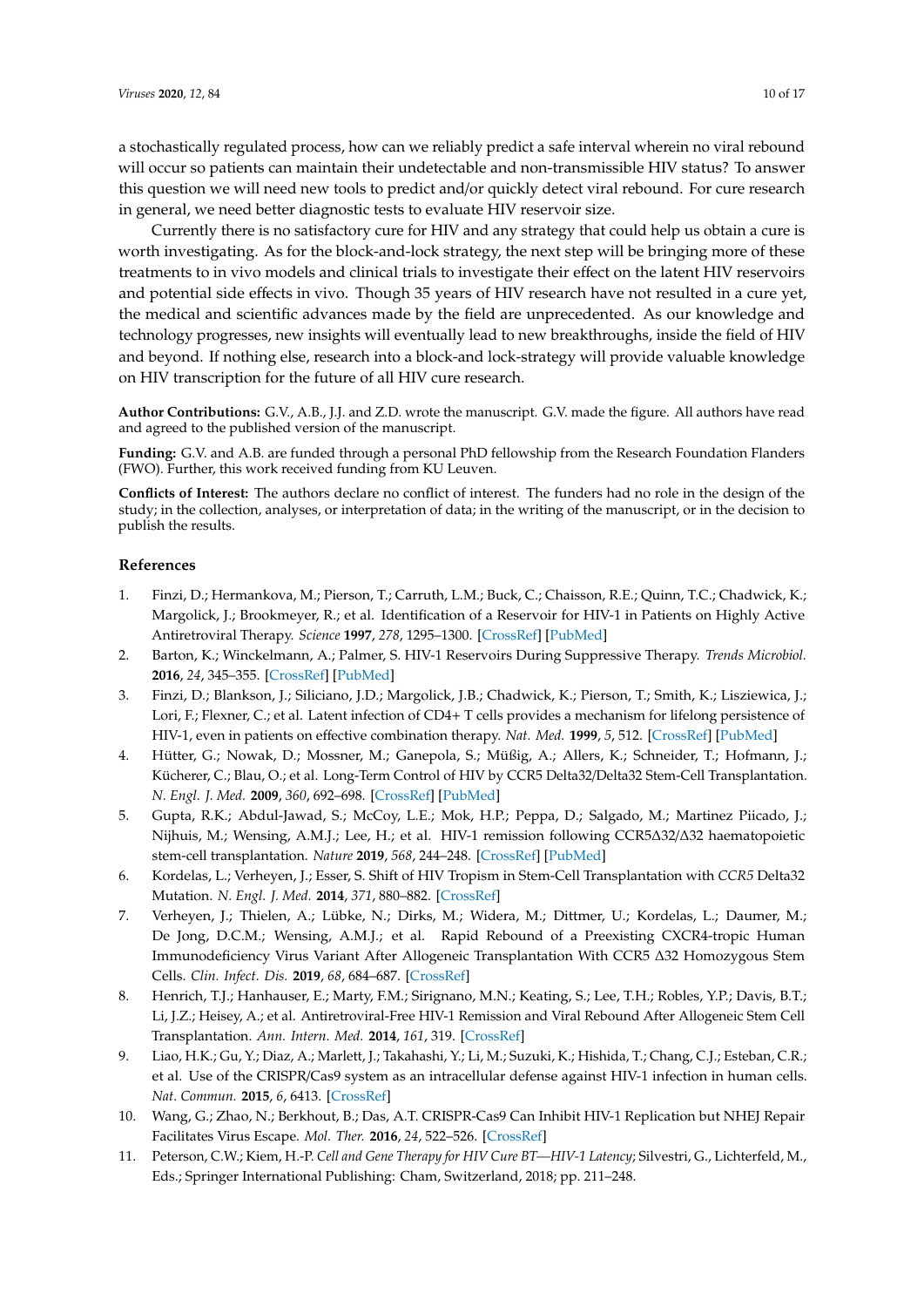- <span id="page-10-0"></span>12. Herrera-Carrillo, E.; Gao, Z.; Berkhout, B. CRISPR therapy towards an HIV cure. *Brief. Funct. Genomics* **2019**, 1–8. [\[CrossRef\]](http://dx.doi.org/10.1093/bfgp/elz021) [\[PubMed\]](http://www.ncbi.nlm.nih.gov/pubmed/31711197)
- <span id="page-10-1"></span>13. Darcis, G.; Van Driessche, B.; Van Lint, C. Preclinical shock strategies to reactivate latent HIV-1: An update. *Curr. Opin. HIV AIDS* **2016**, *11*, 388–393. [\[CrossRef\]](http://dx.doi.org/10.1097/COH.0000000000000288) [\[PubMed\]](http://www.ncbi.nlm.nih.gov/pubmed/27259046)
- <span id="page-10-2"></span>14. Archin, N.M.; Liberty, A.L.; Kashuba, A.D.; Choudhary, S.K.; Kuruc, J.D.; Crooks, A.M.; Parker, D.C.; Anderson, E.M.; Kearney, M.F.; Strain, M.C.; et al. Administration of vorinostat disrupts HIV-1 latency in patients on antiretroviral therapy. *Nature* **2012**, *487*, 482. [\[CrossRef\]](http://dx.doi.org/10.1038/nature11286) [\[PubMed\]](http://www.ncbi.nlm.nih.gov/pubmed/22837004)
- 15. Søgaard, O.S.; Graversen, M.E.; Leth, S.; Olesen, R.; Brinkmann, C.R.; Nissen, S.K.; Kjaer, A.S.; Schmeimann, M.H.; Denton, P.W.; Hey-Cunningham, W.J.; et al. The Depsipeptide Romidepsin Reverses HIV-1 Latency In Vivo. *PLoS Pathog.* **2015**, *11*, e1005142. [\[CrossRef\]](http://dx.doi.org/10.1371/journal.ppat.1005142)
- <span id="page-10-3"></span>16. Matalon, S.; Rasmussen, T.A.; Dinarello, C.A. Histone deacetylase inhibitors for purging HIV-1 from the latent reservoir. *Mol. Med.* **2011**, *17*, 466–472. [\[CrossRef\]](http://dx.doi.org/10.2119/molmed.2011.00076)
- <span id="page-10-4"></span>17. Battivelli, E.; Dahabieh, M.S.; Abdel-Mohsen, M.; Svensson, J.P.; Da Silva, I.T.; Cohn, L.B.; Gramatica, A.; Deeks, S.; Greene, W.; Pillai, S.K.; et al. Chromatin Functional States Correlate with HIV Latency Reversal in Infected Primary CD4+ T Cells. *Elife* 2018.
- <span id="page-10-5"></span>18. Chen, H.C.; Martinez, J.P.; Zorita, E.; Meyerhans, A.; Filion, G.J. Position effects influence HIV latency reversal. *Nat. Struct. Mol. Biol.* **2017**, *24*, 47. [\[CrossRef\]](http://dx.doi.org/10.1038/nsmb.3328)
- <span id="page-10-6"></span>19. Spivak, A.M.; Planelles, V. Novel Latency Reversal Agents for HIV-1 Cure. *Annu. Rev. Med.* **2018**, *69*, 421–436. [\[CrossRef\]](http://dx.doi.org/10.1146/annurev-med-052716-031710)
- 20. Zaikos, T.D.; Painter, M.M.; Kettinger, N.T.S.; Terry, V.H.; Collins, K.L. Class 1-Selective Histone Deacetylase (HDAC) Inhibitors Enhance HIV Latency Reversal while Preserving the Activity of HDAC Isoforms Necessary for Maximal HIV Gene Expression. *J. Virol.* **2018**, *92*, e02110–e02117. [\[CrossRef\]](http://dx.doi.org/10.1128/JVI.02110-17)
- <span id="page-10-7"></span>21. Bouchat, S.; Delacourt, N.; Kula, A.; Darcis, G.; Van Driessche, B.; Corazza, F.; Catot, J.S.; Melard, A.; Vanhulle, C.; Kabeya, K.; et al. Sequential treatment with 5-aza-2'-deoxycytidine and deacetylase inhibitors reactivates HIV-1. *EMBO Mol. Med.* **2016**, *8*, 117–138. [\[CrossRef\]](http://dx.doi.org/10.15252/emmm.201505557)
- <span id="page-10-8"></span>22. Shan, L.; Deng, K.; Shroff, N.S.; Durand, C.M.; Rabi, S.A.; Yang, H.C.; Zhang, H.; Margolick, J.B.; Blankson, J.N.; Siliciano, R.F. Stimulation of HIV-1-specific cytolytic T-lymphocytes facilitates elimination of latent viral reservoir after virus reactivation. *Immunity* **2012**, *36*, 491–501. [\[CrossRef\]](http://dx.doi.org/10.1016/j.immuni.2012.01.014) [\[PubMed\]](http://www.ncbi.nlm.nih.gov/pubmed/22406268)
- <span id="page-10-9"></span>23. Kim, Y.; Anderson, J.L.; Lewin, S.R. Getting the 'kill' into 'shock and kill': Strategies to eliminate latent HIV. *Cell Host Microbe* **2018**, *23*, 14–26. [\[CrossRef\]](http://dx.doi.org/10.1016/j.chom.2017.12.004) [\[PubMed\]](http://www.ncbi.nlm.nih.gov/pubmed/29324227)
- <span id="page-10-10"></span>24. Barouch, D.H.; Deeks, S.G. Immunologic Strategies for HIV-1 Remission and Eradication. *Science* **2014**, *345*, 169–174. [\[CrossRef\]](http://dx.doi.org/10.1126/science.1255512) [\[PubMed\]](http://www.ncbi.nlm.nih.gov/pubmed/25013067)
- <span id="page-10-11"></span>25. Macedo, A.B.; Novis, C.L.; Bosque, A. Targeting Cellular and Tissue HIV Reservoirs With Toll-Like Receptor Agonists. *Front. Immunol.* **2019**, *10*, 2450. [\[CrossRef\]](http://dx.doi.org/10.3389/fimmu.2019.02450)
- <span id="page-10-12"></span>26. Wykes, M.N.; Lewin, S.R. Immune checkpoint blockade in infectious diseases. *Nat. Rev. Immunol.* **2018**, *18*, 91–104. [\[CrossRef\]](http://dx.doi.org/10.1038/nri.2017.112)
- <span id="page-10-13"></span>27. Stephenson, K.E. Therapeutic vaccination for HIV: Hopes and challenges. *Curr. Opin. HIV AIDS* **2018**, *13*, 408–415. [\[CrossRef\]](http://dx.doi.org/10.1097/COH.0000000000000491)
- <span id="page-10-14"></span>28. Kumar, R.; Qureshi, H.; Deshpande, S.; Bhattacharya, J. Broadly neutralizing antibodies in HIV-1 treatment and prevention. *Ther. Adv. Vaccines Immunother.* **2018**, *6*, 61–68. [\[CrossRef\]](http://dx.doi.org/10.1177/2515135518800689)
- <span id="page-10-15"></span>29. Stephenson, K.E.; Barouch, D.H. Broadly Neutralizing Antibodies for HIV Eradication. *Curr. HIV AIDS Rep.* **2016**, *13*, 31–37. [\[CrossRef\]](http://dx.doi.org/10.1007/s11904-016-0299-7)
- <span id="page-10-16"></span>30. Hattori, S.I.; Matsuda, K.; Tsuchiya, K.; Gatanaga, H.; Oka, S.; Yoshimura, K.; Mitsuya, H.; Maeda, K. Combination of a Latency-Reversing Agent With a Smac Mimetic Minimizes Secondary HIV-1 Infection in vitro. *Front. Microbiol.* **2018**, *9*, 2022. [\[CrossRef\]](http://dx.doi.org/10.3389/fmicb.2018.02022)
- 31. Campbell, G.R.; Bruckman, R.S.; Chu, Y.L.; Trout, R.N.; Spector, S.A. SMAC Mimetics Induce Autophagy-Dependent Apoptosis of HIV-1-Infected Resting Memory CD4+ T Cells. *Cell Host Microbe* **2018**, *24*, 689–702. [\[CrossRef\]](http://dx.doi.org/10.1016/j.chom.2018.09.007)
- <span id="page-10-17"></span>32. Campbell, G.R.; Spector, S.A. DIABLO/SMAC mimetics selectively kill HIV-1-infected resting memory CD4+ T cells: A potential role in a cure strategy for HIV-1 infection. *Autophagy* **2019**, *15*, 744–746. [\[CrossRef\]](http://dx.doi.org/10.1080/15548627.2019.1569950) [\[PubMed\]](http://www.ncbi.nlm.nih.gov/pubmed/30653393)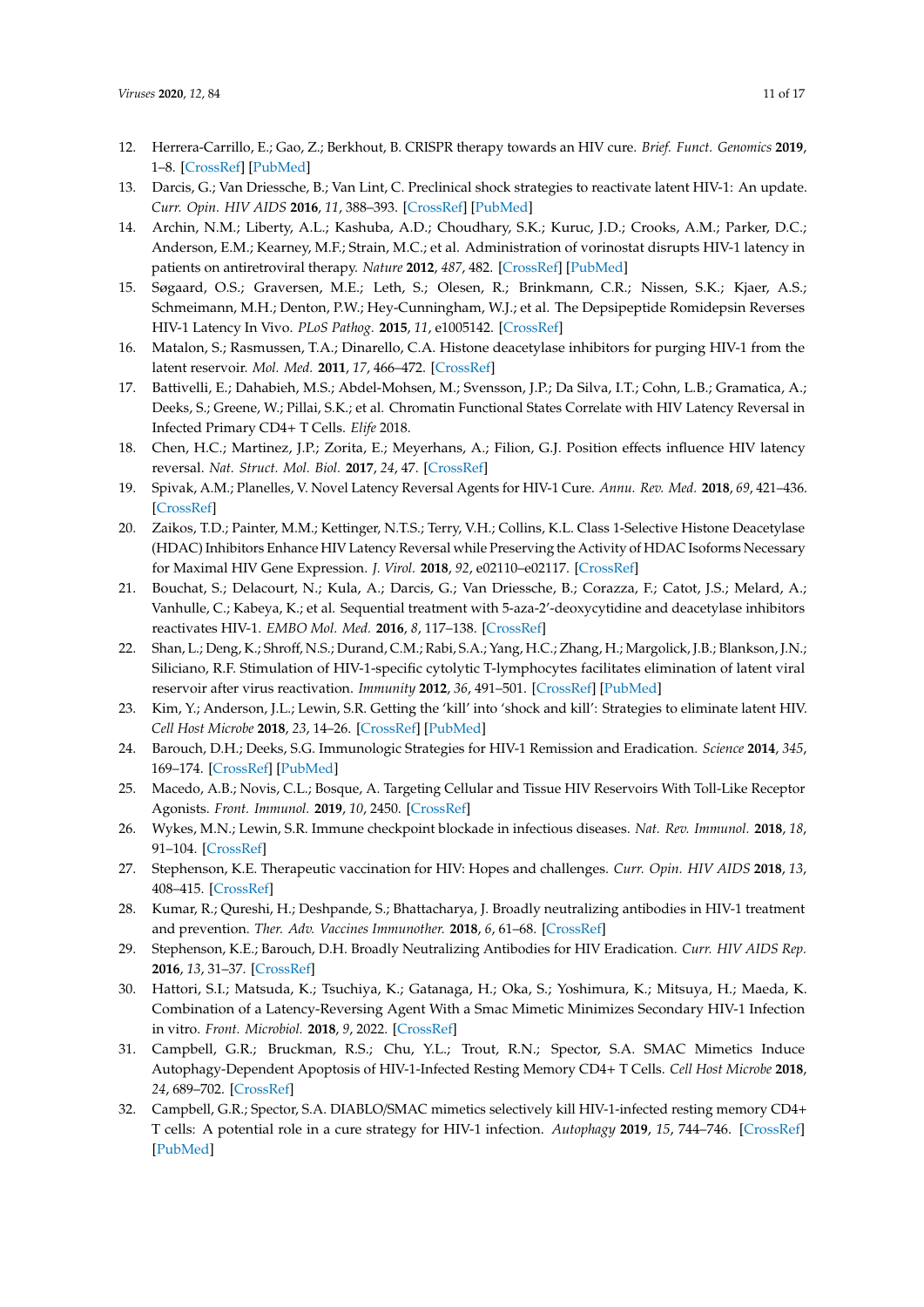- <span id="page-11-0"></span>33. Cummins, N.W.; Sainski-Nguyen, A.M.; Natesampillai, S.; Aboulnasr, F.; Kaufmann, S.; Badley, A.D. Maintenance of the HIV Reservoir Is Antagonized by Selective BCL2 Inhibition. *J. Virol.* **2017**, *91*, e00012–e00017. [\[CrossRef\]](http://dx.doi.org/10.1128/JVI.00012-17) [\[PubMed\]](http://www.ncbi.nlm.nih.gov/pubmed/28331083)
- <span id="page-11-1"></span>34. Cummins, N.W.; Sainski, A.M.; Dai, H.; Natesampillai, S.; Pang, Y.P.; Bren, G.D.; de Araujo Correia, M.C.M.; Sampath, R.; Rizza, S.A.; O'Brien, D.; et al. Prime, Shock, and Kill: Priming CD4 T Cells from HIV Patients with a BCL-2 Antagonist before HIV Reactivation Reduces HIV Reservoir Size. *J. Virol.* **2016**, *90*, 4032–4048. [\[CrossRef\]](http://dx.doi.org/10.1128/JVI.03179-15) [\[PubMed\]](http://www.ncbi.nlm.nih.gov/pubmed/26842479)
- <span id="page-11-2"></span>35. Lucas, A.; Kim, Y.; Rivera-Pabon, O.; Chae, S.; Kim, D.H.; Kim, B. Targeting the PI3K/Akt Cell Survival Pathway to Induce Cell Death of HIV-1 Infected Macrophages with Alkylphospholipid Compounds. *PLoS ONE* **2010**, *5*, e13121. [\[CrossRef\]](http://dx.doi.org/10.1371/journal.pone.0013121)
- <span id="page-11-3"></span>36. Darcis, G.; Van Driessche, B.; Van Lint, C. HIV Latency: Should We Shock or Lock? *Trends Immunol.* **2017**, *38*, 217–228. [\[CrossRef\]](http://dx.doi.org/10.1016/j.it.2016.12.003)
- <span id="page-11-4"></span>37. Pierson, T.C.; Zhou, Y.; Kieffer, T.L.; Ruff, C.T.; Buck, C.; Siliciano, R.F. Molecular Characterization of Preintegration Latency in Human Immunodeficiency Virus Type 1 Infection. *J. Virol.* **2002**, *76*, 8518–8531. [\[CrossRef\]](http://dx.doi.org/10.1128/JVI.76.17.8518-8513.2002)
- <span id="page-11-5"></span>38. Pierson, T.C.; Kieffer, T.L.; Ruff, C.T.; Buck, C.; Gange, S.J.; Siliciano, R.F. Intrinsic stability of episomal circles formed during human immunodeficiency virus type 1 replication. *J. Virol.* **2002**, *76*, 4138–4144. [\[CrossRef\]](http://dx.doi.org/10.1128/JVI.76.8.4138-4144.2002)
- <span id="page-11-6"></span>39. Kelly, J.; Beddall, M.H.; Yu, D.; Iyer, S.R.; Marsh, J.W.; Wu, Y. Human macrophages support persistent transcription from unintegrated HIV-1 DNA. *Virology* **2008**, *372*, 300–312. [\[CrossRef\]](http://dx.doi.org/10.1016/j.virol.2007.11.007)
- <span id="page-11-7"></span>40. Pang, S.; Koyanagi, Y.; Miles, S.; Wiley, C.; Vinters, H.V.; Chen, I.S. High levels of unintegrated HIV-1 DNA in brain tissue of AIDS dementia patients. *Nature* **1990**, *343*, 85–89. [\[CrossRef\]](http://dx.doi.org/10.1038/343085a0)
- <span id="page-11-8"></span>41. Roy, S.; Delling, U.; Chen, C.H.; Rosen, C.A.; Sonenberg, N. A bulge structure in HIV-1 TAR RNA is required for Tat binding and Tat-mediated trans-activation. *Genes Dev.* **1990**, *4*, 1365–1373. [\[CrossRef\]](http://dx.doi.org/10.1101/gad.4.8.1365)
- <span id="page-11-9"></span>42. Zhu, Y.; Pe'ery, T.; Peng, J.; Ramanathan, Y.; Marshall, N.; Marshall, T.; Amendit, B.; Mathews, M.B.; Price, D.H. Transcription elongation factor P-TEFb is required for HIV-1 Tat transactivation in vitro. *Genes Dev.* **1997**, *11*, 2622–2632. [\[CrossRef\]](http://dx.doi.org/10.1101/gad.11.20.2622) [\[PubMed\]](http://www.ncbi.nlm.nih.gov/pubmed/9334325)
- <span id="page-11-10"></span>43. Ping, Y.H.; Rana, T.M. DSIF and NELF Interact with RNA Polymerase II Elongation Complex and HIV-1 Tat Stimulates P-TEFb-mediated Phosphorylation of RNA Polymerase II and DSIF during Transcription Elongation. *J. Biol. Chem.* **2001**, *276*, 12951–12958. [\[CrossRef\]](http://dx.doi.org/10.1074/jbc.M006130200) [\[PubMed\]](http://www.ncbi.nlm.nih.gov/pubmed/11112772)
- <span id="page-11-11"></span>44. Easley, R.; Carpio, L.; Dannenberg, L.; Choi, S.; Alani, D.; Van Duyne, R.; Guendel, I.; Klase, Z.; Agbottah, E.; Kehn-Hall, K.; et al. Transcription through the HIV-1 nucleosomes: Effects of the PBAF complex in Tat activated transcription. *Virology* **2010**, *405*, 322–333. [\[CrossRef\]](http://dx.doi.org/10.1016/j.virol.2010.06.009) [\[PubMed\]](http://www.ncbi.nlm.nih.gov/pubmed/20599239)
- <span id="page-11-12"></span>45. Ammosova, T.; Berro, R.; Jerebtsova, M.; Jackson, A.; Charles, S.; Klase, Z.; Southerland, W.; Gordeuk, V.R.; Kashanchi, F.; Nekhai, S. Phosphorylation of HIV-1 Tat by CDK2 in HIV-1 transcription. *Retrovirology* **2006**, *3*, 78. [\[CrossRef\]](http://dx.doi.org/10.1186/1742-4690-3-78) [\[PubMed\]](http://www.ncbi.nlm.nih.gov/pubmed/17083724)
- <span id="page-11-13"></span>46. Yang, Z.; Zhu, Q.; Luo, K.; Zhou, Q. The 7SK small nuclear RNA inhibits the CDK9/cyclin T1 kinase to control transcription. *Nature* **2001**, *414*, 317–322. [\[CrossRef\]](http://dx.doi.org/10.1038/35104575) [\[PubMed\]](http://www.ncbi.nlm.nih.gov/pubmed/11713532)
- <span id="page-11-14"></span>47. Yik, J.H.; Chen, R.; Nishimura, R.; Jennings, J.L.; Link, A.J.; Zhou, Q. Inhibition of P-TEFb (CDK9/Cyclin T) Kinase and RNA Polymerase II Transcription by the Coordinated Actions of HEXIM1 and 7SK snRNA. *Mol. Cell* **2003**, *12*, 971–982. [\[CrossRef\]](http://dx.doi.org/10.1016/S1097-2765(03)00388-5)
- <span id="page-11-15"></span>48. Jang, M.K.; Mochizuki, K.; Zhou, M.; Jeong, H.S.; Brady, J.N.; Ozato, K. The Bromodomain Protein Brd4 Is a Positive Regulatory Component of P-TEFb and Stimulates RNA Polymerase II-Dependent Transcription. *Mol. Cell* **2005**, *19*, 523–534. [\[CrossRef\]](http://dx.doi.org/10.1016/j.molcel.2005.06.027)
- <span id="page-11-16"></span>49. Bisgrove, D.A.; Mahmoudi, T.; Henklein, P.; Verdin, E. Conserved P-TEFb-interacting domain of BRD4 inhibits HIV transcription. *Proc. Natl. Acad. Sci. USA* **2007**, *104*, 13690–13695. [\[CrossRef\]](http://dx.doi.org/10.1073/pnas.0705053104)
- <span id="page-11-17"></span>50. West, M.J.; Lowe, A.D.; Karn, J. Activation of human immunodeficiency virus transcription in T cells revisited: NF-kappaB p65 stimulates transcriptional elongation. *J. Virol.* **2001**, *75*, 8524–8537. [\[CrossRef\]](http://dx.doi.org/10.1128/JVI.75.18.8524-8537.2001)
- <span id="page-11-18"></span>51. Hogan, P.G.; Chen, L.; Nardone, J.; Rao, A. Transcriptional regulation by calcium, calcineurin, and NFAT. *Genes Dev.* **2003**, *17*, 2205–2232. [\[CrossRef\]](http://dx.doi.org/10.1101/gad.1102703)
- <span id="page-11-19"></span>52. Kinoshita, S.; Su, L.; Amano, M.; Timmerman, L.A.; Kaneshima, H.; Nolan, G.P. The T Cell Activation Factor NF-ATc Positively Regulates HIV-1 Replication and Gene Expression in T Cells. *Immunity* **1997**, *6*, 235–244. [\[CrossRef\]](http://dx.doi.org/10.1016/S1074-7613(00)80326-X)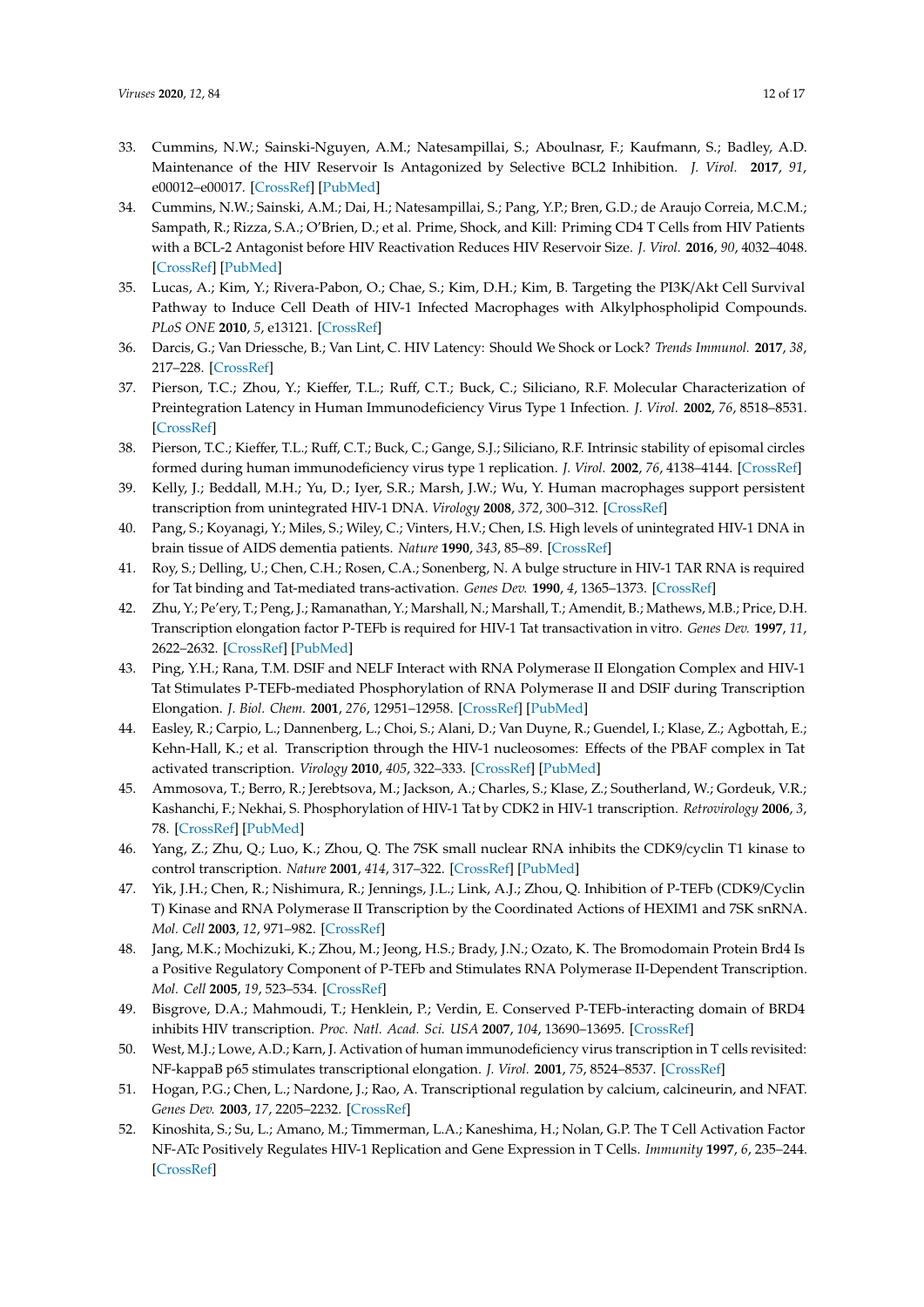- <span id="page-12-0"></span>53. Taube, R.; Peterlin, M. Lost in transcription: Molecular mechanisms that control HIV latency. *Viruses* **2013**, *5*, 902–927. [\[CrossRef\]](http://dx.doi.org/10.3390/v5030902) [\[PubMed\]](http://www.ncbi.nlm.nih.gov/pubmed/23518577)
- 54. Delannoy, A.; Poirier, M.; Bell, B. Cat and Mouse: HIV Transcription in Latency, Immune Evasion and Cure/Remission Strategies. *Viruses* **2019**, *11*, 269. [\[CrossRef\]](http://dx.doi.org/10.3390/v11030269) [\[PubMed\]](http://www.ncbi.nlm.nih.gov/pubmed/30889861)
- 55. Mbonye, U.; Karn, J. The Molecular Basis for Human Immunodeficiency Virus Latency. *Annu. Rev. Virol.* **2017**, *4*, 261–285. [\[CrossRef\]](http://dx.doi.org/10.1146/annurev-virology-101416-041646)
- <span id="page-12-1"></span>56. Khoury, G.; Darcis, G.; Lee, M.Y.; Bouchat, S.; Van Driessche, B.; Purcell, D.F.J.; Van Lint, C. *The Molecular* Biology of HIV Latency BT—HIV Vaccines and Cure: The Path Towards Finding an Effective Cure and Vaccine; Zhang, L., Lewin, S.R., Eds.; Springer: Singapore, 2018; pp. 187–212.
- <span id="page-12-2"></span>57. Coull, J.J.; Romerio, F.; Sun, J.M.; Volker, J.L.; Galvin, K.M.; Davie, J.R.; Shi, Y.; Hansen, U.; Margolis, D.M. The Human Factors YY1 and LSF Repress the Human Immunodeficiency Virus Type 1 Long Terminal Repeat via Recruitment of Histone Deacetylase 1. *J. Virol.* **2000**, *74*, 6790–6799. [\[CrossRef\]](http://dx.doi.org/10.1128/JVI.74.15.6790-6799.2000)
- <span id="page-12-3"></span>58. Tyagi, M.; Karn, J. CBF-1 promotes transcriptional silencing during the establishment of HIV-1 latency. *EMBO J.* **2007**, *26*, 4985–4995. [\[CrossRef\]](http://dx.doi.org/10.1038/sj.emboj.7601928)
- <span id="page-12-4"></span>59. He, G.; Margolis, D.M. Counterregulation of chromatin deacetylation and histone deacetylase occupancy at the integrated promoter of human immunodeficiency virus type 1 (HIV-1) by the HIV-1 repressor YY1 and HIV-1 activator Tat. *Mol. Cell. Biol.* **2002**, *22*, 2965–2973. [\[CrossRef\]](http://dx.doi.org/10.1128/MCB.22.9.2965-2973.2002)
- <span id="page-12-5"></span>60. Pearson, R.; Kim, Y.K.; Hokello, J.; Lassen, K.; Friedman, J.; Tyagi, M.; Karn, J. Epigenetic Silencing of Human Immunodeficiency Virus (HIV) Transcription by Formation of Restrictive Chromatin Structures at the Viral Long Terminal Repeat Drives the Progressive Entry of HIV into Latency. *J. Virol.* **2008**, *82*, 12291–12303. [\[CrossRef\]](http://dx.doi.org/10.1128/JVI.01383-08)
- <span id="page-12-6"></span>61. Tyagi, M.; Pearson, R.J.; Karn, J. Establishment of HIV Latency in Primary CD4+ Cells Is due to Epigenetic Transcriptional Silencing and P-TEFb Restriction. *J. Virol.* **2010**, *84*, 6425–6437. [\[CrossRef\]](http://dx.doi.org/10.1128/JVI.01519-09)
- <span id="page-12-7"></span>62. Krajewski, W.A.; Becker, P.B. Reconstitution of hyperacetylated, DNase I-sensitive chromatin characterized by high conformational flexibility of nucleosomal DNA. *Proc. Natl. Acad. Sci. USA* **1998**, *95*, 1540–1545. [\[CrossRef\]](http://dx.doi.org/10.1073/pnas.95.4.1540)
- <span id="page-12-8"></span>63. Bannister, A.J.; Schneider, R.; Myers, F.A.; Thorne, A.W.; Crane-Robinson, C.; Kouzarides, T. Spatial Distribution of Di- and Tri-methyl Lysine 36 of Histone H3 at Active Genes. *J. Biol. Chem.* **2005**, *280*, 17732–17736. [\[CrossRef\]](http://dx.doi.org/10.1074/jbc.M500796200) [\[PubMed\]](http://www.ncbi.nlm.nih.gov/pubmed/15760899)
- <span id="page-12-9"></span>64. Du Chéné, I.; Basyuk, E.; Lin, Y.L.; Triboulet, R.; Knezevich, A.; Chable-Bessia, C.; Mettling, C.; Baillat, V.; Reynes, J.; Corbeau, P.; et al. Suv39H1 and HP1gamma are responsible for chromatin-mediated HIV-1 transcriptional silencing and post-integration latency. *EMBO J.* **2007**, *26*, 424–435. [\[CrossRef\]](http://dx.doi.org/10.1038/sj.emboj.7601517) [\[PubMed\]](http://www.ncbi.nlm.nih.gov/pubmed/17245432)
- <span id="page-12-10"></span>65. Trejbalová, K.; Kovářová, D.; Blažková, J.; Machala, L.; Jilich, D.; Weber, J.; Kučerová, D.; Vencalek, O.; Hirsch, I.; Hejnar, J. Development of 5' LTR DNA methylation of latent HIV-1 provirus in cell line models and in long-term-infected individuals. *Clin. Epigenetics* **2016**, *8*, 19. [\[CrossRef\]](http://dx.doi.org/10.1186/s13148-016-0185-6) [\[PubMed\]](http://www.ncbi.nlm.nih.gov/pubmed/26900410)
- <span id="page-12-11"></span>66. Blazkova, J.; Trejbalova, K.; Gondois-Rey, F.; Halfon, P.; Philibert, P.; Guiguen, A.; Verdin, E.; Olive, D.; Van Lint, C.; Hejnar, J.; et al. CpG methylation controls reactivation of HIV from latency. *PLoS Pathog.* **2009**, *5*, e1000554. [\[CrossRef\]](http://dx.doi.org/10.1371/journal.ppat.1000554)
- <span id="page-12-12"></span>67. Verdin, E.R.I.C. DNase I-hypersensitive sites are associated with both long terminal repeats and with the intragenic enhancer of integrated human immunodeficiency virus type 1. *J. Virol.* **1991**, *65*, 6790–6799. [\[CrossRef\]](http://dx.doi.org/10.1128/JVI.65.12.6790-6799.1991)
- <span id="page-12-13"></span>68. Yukl, S.A.; Kaiser, P.; Kim, P.; Telwatte, S.; Joshi, S.K.; Vu, M.; Lampiris, H.; Wong, J.K. HIV latency in isolated patient CD4+ T cells may be due to blocks in HIV transcriptional elongation, completion, and splicing. *Sci. Transl. Med.* **2018**, *10*, eaap9927. [\[CrossRef\]](http://dx.doi.org/10.1126/scitranslmed.aap9927)
- <span id="page-12-14"></span>69. Telwatte, S.; Lee, S.; Somsouk, M.; Hatano, H.; Baker, C.; Kaiser, P.; Kim, P.; Chen, T.H.; Milush, J.; Hunt, P.W.; et al. Gut and blood differ in constitutive blocks to HIV transcription, suggesting tissue-specific differences in the mechanisms that govern HIV latency. *PLoS Pathog.* **2018**, *14*, e1007357. [\[CrossRef\]](http://dx.doi.org/10.1371/journal.ppat.1007357)
- <span id="page-12-15"></span>70. Misteli, T. Beyond the Sequence: Cellular Organization of Genome Function. *Cell* **2007**, *128*, 787–800. [\[CrossRef\]](http://dx.doi.org/10.1016/j.cell.2007.01.028)
- <span id="page-12-16"></span>71. Hübner, M.R.; Spector, D.L. Chromatin dynamics. *Annu. Rev. Biophys.* **2010**, *39*, 471–489. [\[CrossRef\]](http://dx.doi.org/10.1146/annurev.biophys.093008.131348)
- <span id="page-12-17"></span>72. Lusic, M.; Siliciano, R.F. Nuclear landscape of HIV-1 infection and integration. *Nat. Rev. Microbiol.* **2016**, *15*, 69. [\[CrossRef\]](http://dx.doi.org/10.1038/nrmicro.2016.162)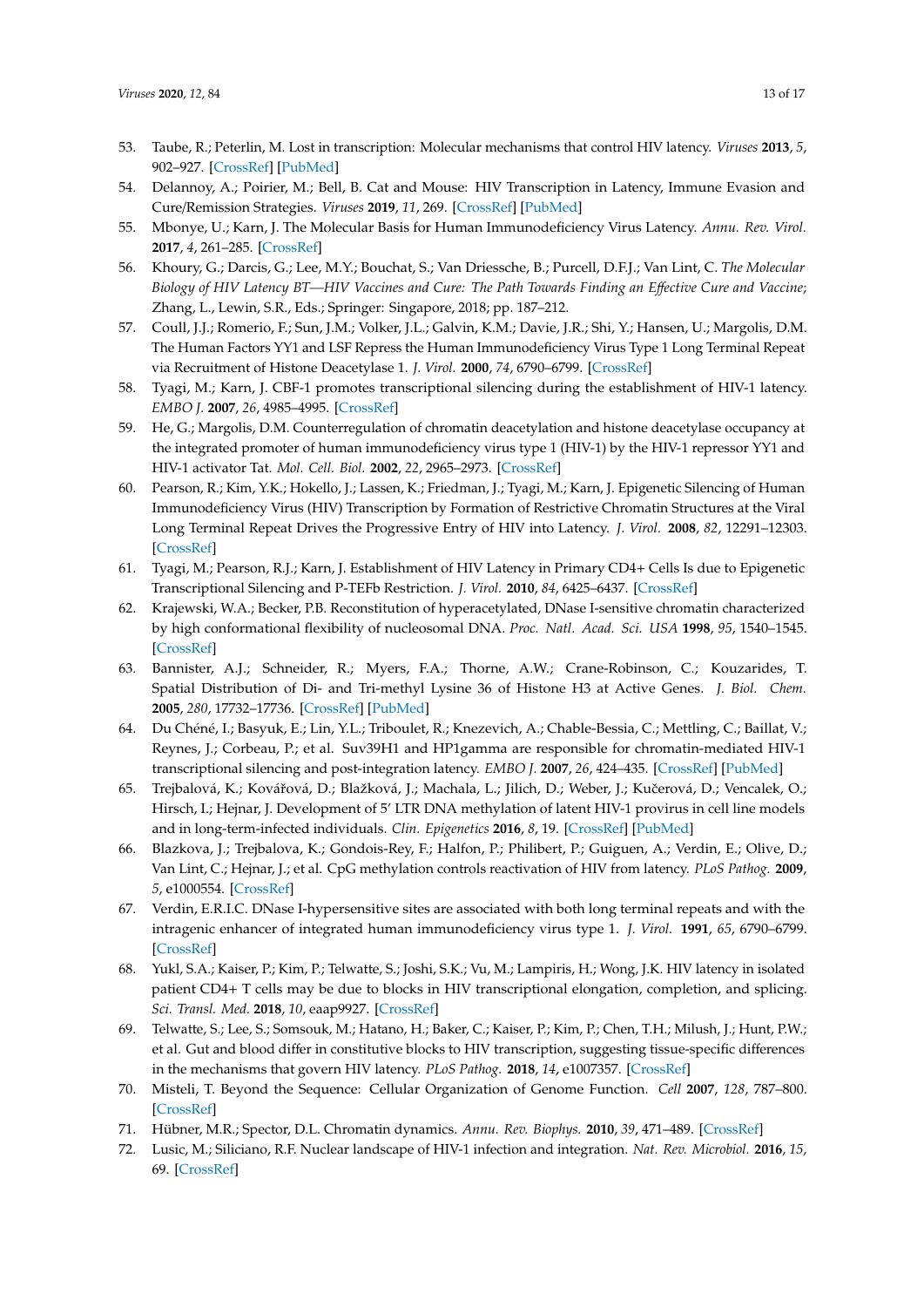- <span id="page-13-0"></span>73. Debyser, Z.; Christ, F.; De Rijck, J.; Gijsbers, R. Host factors for retroviral integration site selection. *Trends Biochem. Sci.* **2015**, *40*, 108–116. [\[CrossRef\]](http://dx.doi.org/10.1016/j.tibs.2014.12.001) [\[PubMed\]](http://www.ncbi.nlm.nih.gov/pubmed/25555456)
- <span id="page-13-1"></span>74. Marini, B.; Kertesz-Farkas, A.; Ali, H.; Lucic, B.; Lisek, K.; Manganaro, L.; Pongor, S.; Luzzati, R.; Recchia, A.; Mavillo, F.; et al. Nuclear architecture dictates HIV-1 integration site selection. *Nature* **2015**, *521*, 227. [\[CrossRef\]](http://dx.doi.org/10.1038/nature14226) [\[PubMed\]](http://www.ncbi.nlm.nih.gov/pubmed/25731161)
- <span id="page-13-2"></span>75. Ciuffi, A.; Llano, M.; Poeschla, E.; Hoffmann, C.; Leipzig, J.; Shinn, P.; Echer, J.R.; Bushman, F. A role for LEDGF/p75 in targeting HIV DNA integration. *Nat. Med.* **2005**, *11*, 1287. [\[CrossRef\]](http://dx.doi.org/10.1038/nm1329) [\[PubMed\]](http://www.ncbi.nlm.nih.gov/pubmed/16311605)
- <span id="page-13-4"></span>76. Vranckx, L.S.; Demeulemeester, J.; Saleh, S.; Boll, A.; Vansant, G.; Schrijvers, R.; Weydert, C.; Batticelli, E.; Verdin, E.; Ceresedo, A.; et al. LEDGIN-mediated Inhibition of Integrase–LEDGF/p75 Interaction Reduces Reactivation of Residual Latent HIV. *EBioMedicine* **2016**, *8*, 248–264. [\[CrossRef\]](http://dx.doi.org/10.1016/j.ebiom.2016.04.039)
- 77. Schrijvers, R.; Vets, S.; De Rijck, J.; Malani, N.; Bushman, F.D.; Debyser, Z.; Gijsbers, R. HRP-2 determines HIV-1 integration site selection in LEDGF/p75 depleted cells. *Retrovirology* **2012**, *9*, 84. [\[CrossRef\]](http://dx.doi.org/10.1186/1742-4690-9-84)
- 78. Chin, C.R.; Perreira, J.M.; Savidis, G.; Portmann, J.M.; Aker, A.M.; Feeley, E.M.; Smith, M.C.; Brass, A.L. Direct Visualization of HIV-1 Replication Intermediates Shows that Capsid and CPSF6 Modulate HIV-1 Intra-nuclear Invasion and Integration. *Cell Rep.* **2015**, *13*, 1717–1731. [\[CrossRef\]](http://dx.doi.org/10.1016/j.celrep.2015.10.036)
- 79. Rasheedi, S.; Shun, M.C.; Serrao, E.; Sowd, G.A.; Qian, J.; Hao, C.; Dasgupta, T.; Engelman, A.N.; Skoronski, J. The Cleavage and Polyadenylation Specificity Factor 6 (CPSF6) Subunit of the Capsid-recruited Pre-messenger RNA Cleavage Factor I (CFIm) Complex Mediates HIV-1 Integration into Genes. *J. Biol. Chem.* **2016**, *291*, 11809–11819. [\[CrossRef\]](http://dx.doi.org/10.1074/jbc.M116.721647)
- <span id="page-13-3"></span>80. Achuthan, V.; Perreira, J.M.; Sowd, G.A.; Puray-Chavez, M.; McDougall, W.M.; Paulucci-Holthauzen, A.; Wu, X.; Fadel, H.J.; Poeschla, E.M.; Multani, A.S.; et al. Capsid-CPSF6 Interaction Licenses Nuclear HIV-1 Trafficking to Sites of Viral DNA Integration. *Cell Host Microbe* **2018**, *24*, 392–404. [\[CrossRef\]](http://dx.doi.org/10.1016/j.chom.2018.08.002)
- <span id="page-13-5"></span>81. Wagner, T.A.; McLaughlin, S.; Garg, K.; Cheung, C.Y.; Larsen, B.B.; Styrchak, S.; Huang, H.C.; Edlefsen, P.T.; Mullins, J.I.; Frenkel, L.M. Proliferation of cells with HIV integrated into cancer genes contributes to persistent infection. *Science* **2014**, *345*, 570–573. [\[CrossRef\]](http://dx.doi.org/10.1126/science.1256304)
- 82. Maldarelli, F.; Wu, X.; Su, L.; Simonetti, F.R.; Shao, W.; Hill, S.; Spindler, J.; Ferris, A.L.; Mellors, J.W.; Kearney, M.F.; et al. Specific HIV integration sites are linked to clonal expansion and persistence of infected cells. *Science* **2014**, *345*, 179–183. [\[CrossRef\]](http://dx.doi.org/10.1126/science.1254194)
- 83. Cohn, L.B.; Silva, I.T.; Oliveira, T.Y.; Rosales, R.A.; Parrish, E.H.; Learn, G.H.; Hahn, B.H.; Czartoski, J.L.; McElarch, M.J.; Lehmann, C.; et al. HIV-1 Integration Landscape during Latent and Active Infection. *Cell* **2015**, *160*, 420–432. [\[CrossRef\]](http://dx.doi.org/10.1016/j.cell.2015.01.020) [\[PubMed\]](http://www.ncbi.nlm.nih.gov/pubmed/25635456)
- 84. Cesana, D.; de Sio, F.R.S.; Rudilosso, L.; Gallina, P.; Calabria, A.; Beretta, S.; Merelli, I.; Bruzzesi, E.; Passerini, L.; Nozza, S.; et al. HIV-1-mediated insertional activation of STAT5B and BACH2 trigger viral reservoir in T regulatory cells. *Nat. Commun.* **2017**, *8*, 498. [\[CrossRef\]](http://dx.doi.org/10.1038/s41467-017-00609-1) [\[PubMed\]](http://www.ncbi.nlm.nih.gov/pubmed/28887441)
- 85. Kobayashi, S.; Taki, T.; Chinen, Y.; Tsutsumi, Y.; Ohshiro, M.; Kobayashi, T.; Matsumoto, Y.; Kuroda, J.; Horiike, S.; Nishida, K.; et al. Identification of IGHC $\delta$ –BACH2 fusion transcripts resulting from cryptic chromosomal rearrangements of 14q32 with 6q15 in aggressive B-cell lymphoma/leukemia. *Genes Chromosom. Cancer* **2011**, *50*, 207–216. [\[CrossRef\]](http://dx.doi.org/10.1002/gcc.20845) [\[PubMed\]](http://www.ncbi.nlm.nih.gov/pubmed/21319257)
- <span id="page-13-6"></span>86. Flucke, U.; Tops, B.B.; de Saint Aubain Somerhausen, N.; Bras, J.; Creytens, D.H.; Küsters, B.; Groenen, P.J.T.A.; Verdijik, M.A.J.; Suurmeijier, A.J.H.; Mentzel, T. Presence of C11orf95–MKL2 fusion is a consistent finding in chondroid lipomas: A study of eight cases. *Histopathology* **2013**, *62*, 925–930. [\[CrossRef\]](http://dx.doi.org/10.1111/his.12100)
- <span id="page-13-7"></span>87. Rice, A.P. The HIV-1 Tat Protein: Mechanism of Action and Target for HIV-1 Cure Strategies. *Curr. Pharm. Des.* **2017**, *23*, 4098–4102. [\[CrossRef\]](http://dx.doi.org/10.2174/1381612823666170704130635)
- <span id="page-13-8"></span>88. Mousseau, G.; Clementz, M.A.; Bakeman, W.N.; Nagarsheth, N.; Cameron, M.; Shi, J.; Baran, P.; Fromentin, R.; Chomont, N.; Valente, S.T. An analog of the natural steroidal alkaloid cortistatin A potently suppresses Tat-dependent HIV transcription. *Cell Host Microbe* **2012**, *12*, 97–108. [\[CrossRef\]](http://dx.doi.org/10.1016/j.chom.2012.05.016)
- <span id="page-13-9"></span>89. Mousseau, G.; Kessing, C.F.; Fromentin, R.; Trautmann, L.; Chomont, N.; Valente, S.T. The Tat Inhibitor Didehydro-Cortistatin A Prevents HIV-1 Reactivation from Latency. *MBio* **2015**, *6*, e00465–e00515. [\[CrossRef\]](http://dx.doi.org/10.1128/mBio.00465-15)
- <span id="page-13-10"></span>90. Kessing, C.F.; Nixon, C.C.; Li, C.; Tsai, P.; Takata, H.; Mousseau, G.; Ho, P.T.; Honeycutt, J.B.; Fallahi, M.; Trautmann, L.; et al. In vivo suppression of HIV rebound by didehydro-Cortistatin A, a 'block-and-lock' strategy for HIV-1 cure. *Cell Rep.* **2017**, *21*, 600–611. [\[CrossRef\]](http://dx.doi.org/10.1016/j.celrep.2017.09.080)
- <span id="page-13-11"></span>91. Li, C.; Mousseau, G.; Valente, S.T. Tat inhibition by didehydro-Cortistatin A promotes heterochromatin formation at the HIV-1 long terminal repeat. *Epigenetics Chromatin* **2019**, *12*, 23. [\[CrossRef\]](http://dx.doi.org/10.1186/s13072-019-0267-8)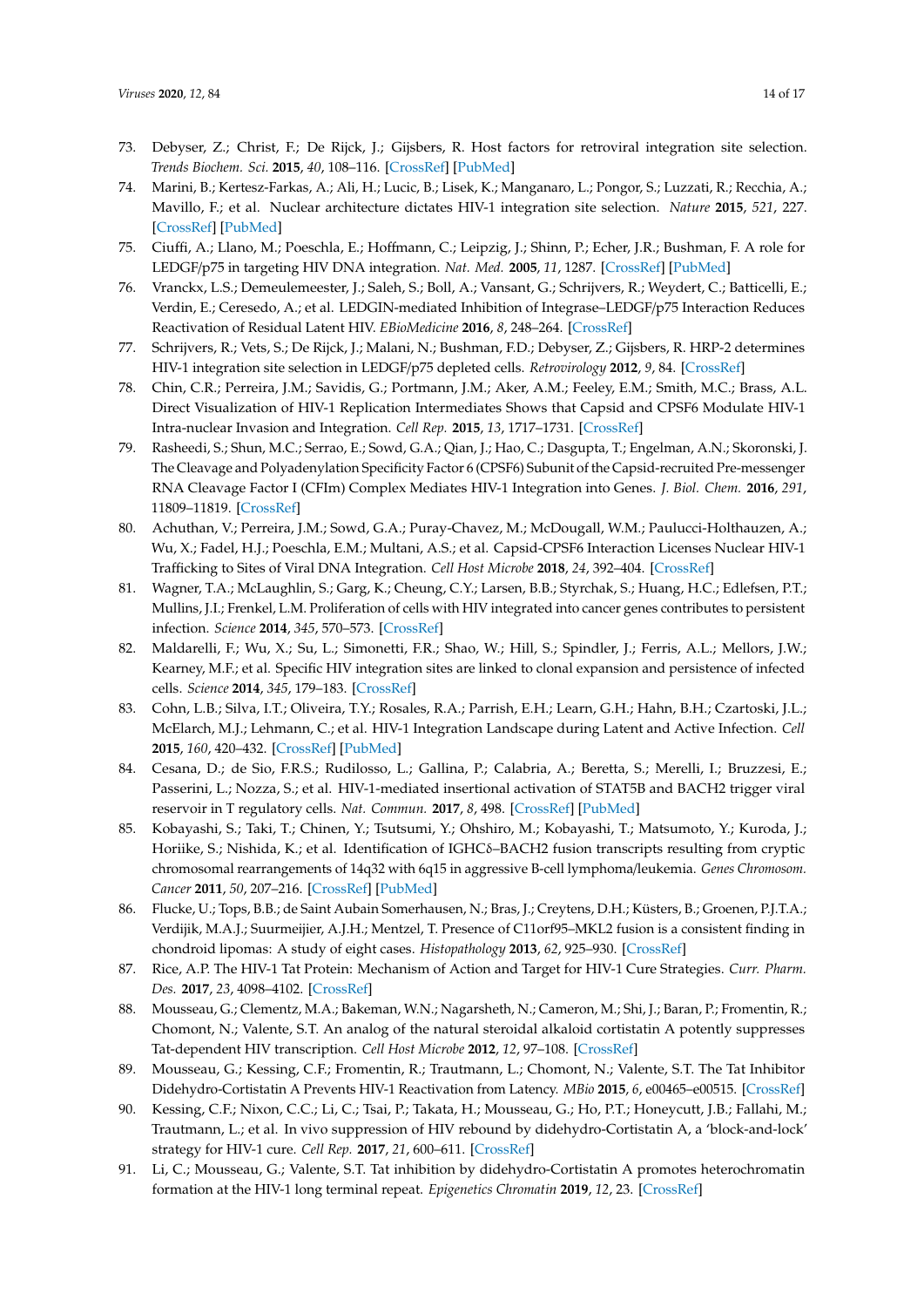- <span id="page-14-0"></span>92. Christ, F.; Voet, A.; Marchand, A.; Nicolet, S.; Desimmie, B.A.; Marchand, D.; Bardiot, D.; Van der Veken, N.J.; Van Remoortel, B.; De Maeyer, M.; et al. Rational design of small-molecule inhibitors of the LEDGF/p75-integrase interaction and HIV replication. *Nat. Chem. Biol.* **2010**, *6*, 442–448. [\[CrossRef\]](http://dx.doi.org/10.1038/nchembio.370)
- 93. Al-Mawsawi, L.Q.; Neamati, N. Allosteric Inhibitor Development Targeting HIV-1 Integrase. *ChemMedChem* **2011**, *6*, 228–241. [\[CrossRef\]](http://dx.doi.org/10.1002/cmdc.201000443) [\[PubMed\]](http://www.ncbi.nlm.nih.gov/pubmed/21275045)
- 94. Kessl, J.J.; Jena, N.; Koh, Y.; Taskent-Sezgin, H.; Slaughter, A.; Feng, L.; de Silva, S.; Wu, L.; Le Grice, S.F.J.; Engelman, A.; et al. Multimode, Cooperative Mechanism of Action of Allosteric HIV-1 Integrase Inhibitors. *J. Biol. Chem.* **2012**, *287*, 16801–16811. [\[CrossRef\]](http://dx.doi.org/10.1074/jbc.M112.354373) [\[PubMed\]](http://www.ncbi.nlm.nih.gov/pubmed/22437836)
- 95. Tsiang, M.; Jones, G.S.; Niedziela-Majka, A.; Kan, E.; Lansdon, E.B.; Huang, W.; Hung, M.; Samuel, D.; Novikov, N.; Xu, Y.; et al. New Class of HIV-1 Integrase (IN) Inhibitors with a Dual Mode of Action. *J. Biol. Chem.* **2012**, *287*, 21189–21203. [\[CrossRef\]](http://dx.doi.org/10.1074/jbc.M112.347534) [\[PubMed\]](http://www.ncbi.nlm.nih.gov/pubmed/22535962)
- <span id="page-14-1"></span>96. Fenwick, C.; Bailey, M.D.; Bethell, R.; Bös, M.; Bonneau, P.; Cordingley, M.; Coulombe, R.; Duan, J.; Edwards, P.; Fader, L.D.; et al. Preclinical profile of BI 224436, a novel HIV-1 non-catalytic-site integrase inhibitor. *Antimicrob. Agents Chemother.* **2014**, *58*, 3233–3244. [\[CrossRef\]](http://dx.doi.org/10.1128/AAC.02719-13)
- <span id="page-14-2"></span>97. Christ, F.; Shaw, S.; Demeulemeester, J.; Desimmie, B.A.; Marchand, A.; Butler, S.; Smets, W.; Chaltin, P.; Westby, M.; Debyser, Z.; et al. Small-Molecule Inhibitors of the LEDGF/p75 Binding Site of Integrase Block HIV Replication and Modulate Integrase Multimerization. *Antimicrob. Agents Chemother.* **2012**, *56*, 4365–4374. [\[CrossRef\]](http://dx.doi.org/10.1128/AAC.00717-12)
- <span id="page-14-3"></span>98. Desimmie, B.A.; Schrijvers, R.; Demeulemeester, J.; Borrenberghs, D.; Weydert, C.; Thys, W.; Vets, S.; Van Remoortel, B.; Hofkens, J.; Bannert, N.; et al. LEDGINs inhibit late stage HIV-1 replication by modulating integrase multimerization in the virions. *Retrovirology* **2013**, *10*, 57. [\[CrossRef\]](http://dx.doi.org/10.1186/1742-4690-10-57)
- 99. Jurado, K.A.; Wang, H.; Slaughter, A.; Feng, L.; Kessl, J.J.; Koh, Y.; Wang, W.; Ballandras-Colas, A.; Patel, P.A.; Fuchs, J.R.; et al. Allosteric integrase inhibitor potency is determined through the inhibition of HIV-1 particle maturation. *Proc. Natl. Acad. Sci. USA* **2013**, *110*, 8690–8695. [\[CrossRef\]](http://dx.doi.org/10.1073/pnas.1300703110)
- 100. Balakrishnan, M.; Yant, S.R.; Tsai, L.; O'Sullivan, C.; Bam, R.A.; Tsai, A.; Niedziela-Majka, A.; Stray, K.M.; Sakowicz, R.; Cihlar, T. Non-Catalytic Site HIV-1 Integrase Inhibitors Disrupt Core Maturation and Induce a Reverse Transcription Block in Target Cells. *PLoS ONE* **2013**, *8*, e74163. [\[CrossRef\]](http://dx.doi.org/10.1371/journal.pone.0074163)
- <span id="page-14-4"></span>101. Le Rouzic, E.; Bonnard, D.; Chasset, S.; Bruneau, J.M.; Chevreuil, F.; Le Strat, F.; Nguyen, J.; Beauvoir, R.; Amadori, C.; Brias, J.; et al. Dual inhibition of HIV-1 replication by integrase-LEDGF allosteric inhibitors is predominant at the post-integration stage. *Retrovirology* **2013**, *10*, 144. [\[CrossRef\]](http://dx.doi.org/10.1186/1742-4690-10-144)
- <span id="page-14-5"></span>102. Debyser, Z.; Vansant, G.; Bruggemans, A.; Janssens, J.; Christ, F. Insight in HIV Integration Site Selection Provides a Block-and-Lock Strategy for a Functional Cure of HIV Infection. *Viruses* **2018**, *11*, 12. [\[CrossRef\]](http://dx.doi.org/10.3390/v11010012)
- <span id="page-14-6"></span>103. Vansant, G.; Vranckx, L.S.; Zurnic, I.; Van Looveren, D.; Van de Velde, P.; Nobles, C.; Gijsbers, R.; Christ, F.; Debyser, Z. Impact of LEDGIN treatment during virus production on residual HIV-1 transcription. *Retrovirology* **2019**, *16*, 8. [\[CrossRef\]](http://dx.doi.org/10.1186/s12977-019-0472-3) [\[PubMed\]](http://www.ncbi.nlm.nih.gov/pubmed/30940165)
- <span id="page-14-7"></span>104. UNAIDS (Joint United Nations Programme on HIV/AIDS). *Global HIV & AIDS Statistics: 2019 Fact Sheet*; UNAIDS: Geneva, Switzerland, 2019; pp. 1–6.
- <span id="page-14-8"></span>105. Orphanides, G.; Wu, W.H.; Lane, W.S.; Hampsey, M.; Reinberg, D. The chromatin-specific transcription elongation factor FACT comprises human SPT16 and SSRP1 proteins. *Nature* **1999**, *400*, 284–288. [\[CrossRef\]](http://dx.doi.org/10.1038/22350) [\[PubMed\]](http://www.ncbi.nlm.nih.gov/pubmed/10421373)
- <span id="page-14-9"></span>106. Orphanides, G.; LeRoy, G.; Chang, C.H.; Luse, D.S.; Reinberg, D. Reinberg, FACT, a Factor that Facilitates Transcript Elongation through Nucleosomes. *Cell* **1998**, *92*, 105–116. [\[CrossRef\]](http://dx.doi.org/10.1016/S0092-8674(00)80903-4)
- <span id="page-14-10"></span>107. Gasparian, A.V.; Burkhart, C.A.; Purmal, A.A.; Brodsky, L.; Pal, M.; Saranadasa, M.; Bosykh, D.A.; Commane, M.; Guryanova, O.A.; Pal, S.; et al. Curaxins: Anticancer compounds that simultaneously suppress NF-κB and activate p53 by targeting FACT. *Sci. Transl. Med.* **2011**, *3*, 95ra74. [\[CrossRef\]](http://dx.doi.org/10.1126/scitranslmed.3002530)
- <span id="page-14-11"></span>108. Jean, M.J.; Hayashi, T.; Huang, H.; Brennan, J.; Simpson, S.; Purmal, A.; Gurova, K.; Keefer, M.C.; Kobie, J.J.; Santoso, N.G.; et al. Curaxin CBL0100 Blocks HIV-1 Replication and Reactivation through Inhibition of Viral Transcriptional Elongation. *Front. Microbiol.* **2017**, *8*, 2007. [\[CrossRef\]](http://dx.doi.org/10.3389/fmicb.2017.02007)
- <span id="page-14-12"></span>109. Suzuki, K.; Juelich, T.; Lim, H.; Ishida, T.; Watanebe, T.; Cooper, D.A.; Rao, S.; Kelleher, A.D. Closed chromatin architecture is induced by an RNA duplex targeting the HIV-1 promoter region. *J. Biol. Chem.* **2008**, *283*, 23353–23363. [\[CrossRef\]](http://dx.doi.org/10.1074/jbc.M709651200)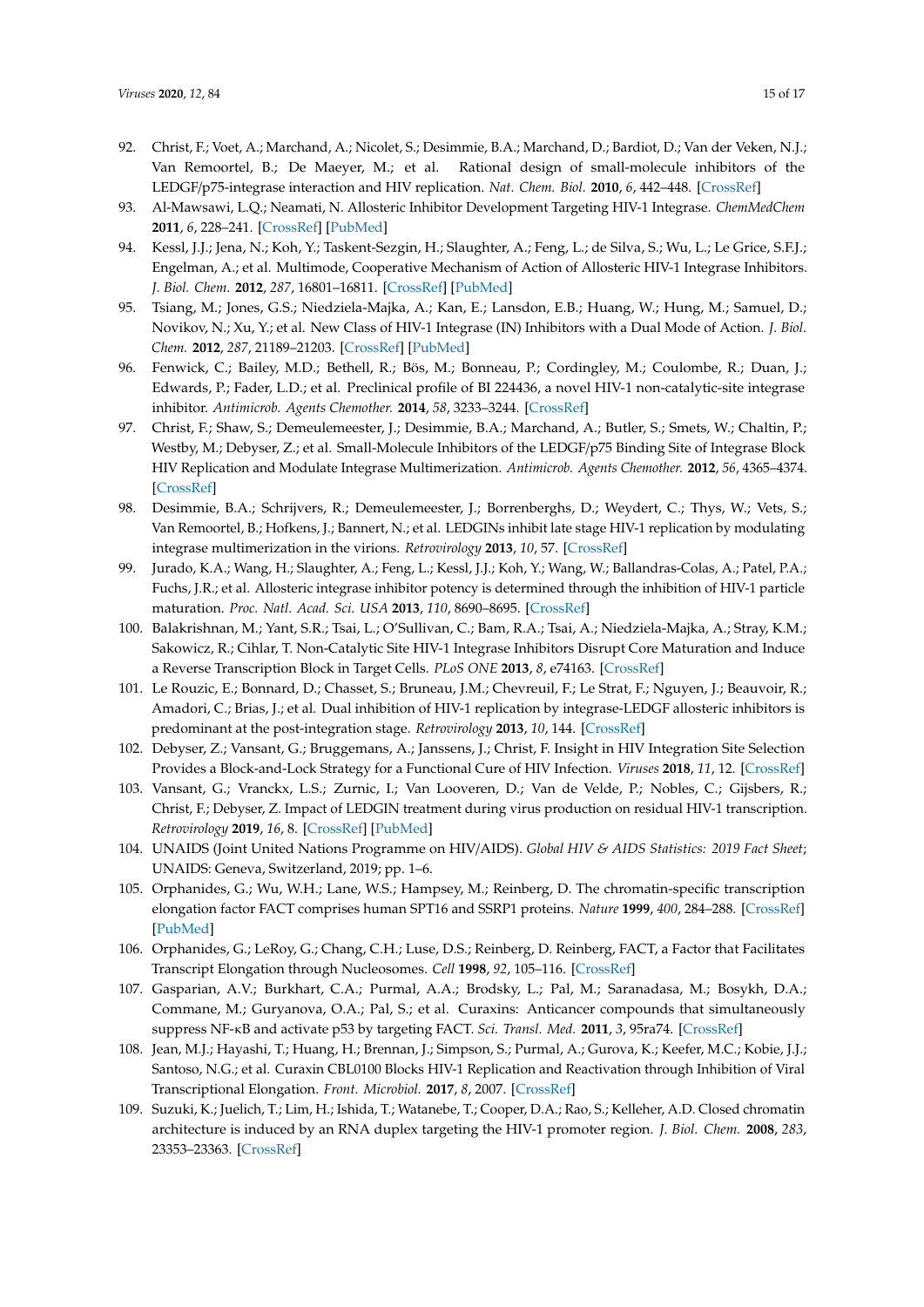- <span id="page-15-0"></span>110. Ahlenstiel, C.; Mendez, C.; Lim, S.T.; Marks, K.; Turville, S.; Cooper, D.A.; Kelleher, A.D.; Suzuki, K. Novel RNA Duplex Locks HIV-1 in a Latent State via Chromatin-mediated Transcriptional Silencing. *Mol. Ther. Nucleic Acids* **2015**, *4*, e261. [\[CrossRef\]](http://dx.doi.org/10.1038/mtna.2015.31)
- <span id="page-15-1"></span>111. Méndez, C.; Ledger, S.; Petoumenos, K.; Ahlenstiel, C.; Kelleher, A.D. RNA-induced epigenetic silencing inhibits HIV-1 reactivation from latency. *Retrovirology* **2018**, *15*, 67. [\[CrossRef\]](http://dx.doi.org/10.1186/s12977-018-0451-0)
- <span id="page-15-2"></span>112. Ringrose, J.H.; Jeeninga, R.E.; Berkhout, B.; Speijer, D. Proteomic studies reveal coordinated changes in T-cell expression patterns upon infection with human immunodeficiency virus type 1. *J. Virol.* **2008**, *82*, 4320–4330. [\[CrossRef\]](http://dx.doi.org/10.1128/JVI.01819-07)
- <span id="page-15-3"></span>113. Boukli, N.M.; Shetty, V.; Cubano, L.; Ricaurte, M.; Coelho-dos-Reis, J.; Nickens, Z.; Shah, P.; Talal, A.H.; Philip, R.; Jain, P. Unique and differential protein signatures within the mononuclear cells of HIV-1 and HCV mono-infected and co-infected patients. *Clin. Proteomics* **2012**, *9*, 11. [\[CrossRef\]](http://dx.doi.org/10.1186/1559-0275-9-11)
- <span id="page-15-4"></span>114. Vozzolo, L.; Loh, B.; Gane, P.J.; Tribak, M.; Zhou, L.; Anderson, I.; Nyakatura, E.; Jenner, R.G.; Selwood, D.; Fassati, A. Gyrase B inhibitor impairs HIV-1 replication by targeting Hsp90 and the capsid protein. *J. Biol. Chem.* **2010**, *285*, 39314–39328. [\[CrossRef\]](http://dx.doi.org/10.1074/jbc.M110.155275) [\[PubMed\]](http://www.ncbi.nlm.nih.gov/pubmed/20937817)
- <span id="page-15-5"></span>115. Joshi, P.; Stoddart, C.A. Impaired infectivity of ritonavir-resistant HIV is rescued by heat shock protein 90AB1. *J. Biol. Chem.* **2011**, *286*, 24581–24592. [\[CrossRef\]](http://dx.doi.org/10.1074/jbc.M111.248021) [\[PubMed\]](http://www.ncbi.nlm.nih.gov/pubmed/21602280)
- <span id="page-15-6"></span>116. Anderson, I.; Low, J.S.; Weston, S.; Weinberger, M.; Zhyvoloup, A.; Labokha, A.A.; Corazza, G.; Kitson, R.A.; Moody, J.C.; Marcello, A.; et al. Heat shock protein 90 controls HIV-1 reactivation from latency. *Proc. Natl. Acad. Sci. USA* **2014**, *111*, E1528–E1537. [\[CrossRef\]](http://dx.doi.org/10.1073/pnas.1320178111) [\[PubMed\]](http://www.ncbi.nlm.nih.gov/pubmed/24706778)
- <span id="page-15-7"></span>117. Kim, H.; Choi, M.S.; Inn, K.S.; Kim, B.J. Inhibition of HIV-1 reactivation by a telomerase-derived peptide in a HSP90-dependent manner. *Sci. Rep.* **2016**, *6*, 28896. [\[CrossRef\]](http://dx.doi.org/10.1038/srep28896)
- <span id="page-15-8"></span>118. Roesch, F.; Meziane, O.; Kula, A.; Nisole, S.; Porrot, F.; Anderson, I.; Mammano, F.; Fassati, A.; Marcello, A.; Benkirane, M.; et al. Hyperthermia Stimulates HIV-1 Replication. *PLOS Pathog.* **2012**, *8*, e1002792. [\[CrossRef\]](http://dx.doi.org/10.1371/journal.ppat.1002792)
- <span id="page-15-9"></span>119. Joshi, P.; Maidji, E.; Stoddart, C.A. Inhibition of Heat Shock Protein 90 Prevents HIV Rebound. *J. Biol. Chem.* **2016**, *291*, 10332–10346. [\[CrossRef\]](http://dx.doi.org/10.1074/jbc.M116.717538)
- <span id="page-15-10"></span>120. Chiang, N.J.; Yeh, K.H.; Chiu, C.F.; Chen, J.S.; Yen, C.C.; Lee, K.D.L.L.; Bai, L.Y.; Chen, M.H.; Lin, J.S.; Yang, Y.; et al. Results of Phase II trial of AUY922, a novel heat shock protein inhibitor in patients with metastatic gastrointestinal stromal tumor (GIST) and imatinib and sunitinib therapy. *J. Clin. Oncol.* **2016**, *34*, 134. [\[CrossRef\]](http://dx.doi.org/10.1200/jco.2016.34.4_suppl.134)
- 121. Oki, Y.; Younes, A.; Knickerbocker, J.; Samaniego, F.; Nastoupil, L.; Hagemeister, F.; Romaguera, J.; Fowler, N.; Kwak, L.; Westin, J. Experience with HSP90 inhibitor AUY922 in patients with relapsed or refractory non-Hodgkin lymphoma. *Haematologica* **2015**, *100*, e272–e274. [\[CrossRef\]](http://dx.doi.org/10.3324/haematol.2015.126557)
- <span id="page-15-18"></span>122. Jhaveri, K.; Taldone, T.; Modi, S.; Chiosis, G. Advances in the clinical development of heat shock protein 90 (Hsp90) inhibitors in cancers. *Biochim. Biophys. Acta Mol. Cell Res.* **2012**, *1823*, 742–755. [\[CrossRef\]](http://dx.doi.org/10.1016/j.bbamcr.2011.10.008)
- <span id="page-15-11"></span>123. Talaei, S.; Mellatyar, H.; Asadi, A.; Akbarzadeh, A.; Sheervalilou, R.; Zarghami, N. Spotlight on 17-AAG as an Hsp90 inhibitor for molecular targeted cancer treatment. *Chem. Biol. Drug Des.* **2019**, *93*, 760–786. [\[CrossRef\]](http://dx.doi.org/10.1111/cbdd.13486)
- <span id="page-15-12"></span>124. Gavegnano, C.; Detorio, M.; Montero, C.; Bosque, A.; Planelles, V.; Schinazi, R.F. Ruxolitinib and Tofacitinib Are Potent and Selective Inhibitors of HIV-1 Replication and Virus Reactivation in vitro. *Antimicrob. Agents Chemother.* **2014**, *58*, 1977–1986. [\[CrossRef\]](http://dx.doi.org/10.1128/AAC.02496-13) [\[PubMed\]](http://www.ncbi.nlm.nih.gov/pubmed/24419350)
- <span id="page-15-13"></span>125. Gavegnano, C.; Brehm, J.H.; Dupuy, F.P.; Talla, A.; Ribeiro, S.P.; Kulpa, D.A.; Cameron, C.; Santos, S.; Hurwitz, S.J.; Marconi, V.C.; et al. Novel mechanisms to inhibit HIV reservoir seeding using Jak inhibitors. *PLoS Pathog.* **2017**, *13*, e1006740. [\[CrossRef\]](http://dx.doi.org/10.1371/journal.ppat.1006740) [\[PubMed\]](http://www.ncbi.nlm.nih.gov/pubmed/29267399)
- <span id="page-15-14"></span>126. Yang, Z.; Yik, J.H.; Chen, R.; He, N.; Jang, M.K.; Ozato, K.; Zhou, Q. Recruitment of P-TEFb for Stimulation of Transcriptional Elongation by the Bromodomain Protein Brd4. *Mol. Cell* **2005**, *19*, 535–545. [\[CrossRef\]](http://dx.doi.org/10.1016/j.molcel.2005.06.029) [\[PubMed\]](http://www.ncbi.nlm.nih.gov/pubmed/16109377)
- <span id="page-15-15"></span>127. Niu, Q.; Liu, Z.; Alamer, E.; Fan, X.; Chen, H.; Endsley, J.; Gelman, B.B.; Tian, B.; Kim, J.H.; Michael, N.L.; et al. Structure-guided drug design identifies a BRD4-selective small molecule that suppresses HIV. *J. Clin. Investg.* **2019**, *129*, 3361–3373. [\[CrossRef\]](http://dx.doi.org/10.1172/JCI120633) [\[PubMed\]](http://www.ncbi.nlm.nih.gov/pubmed/31329163)
- <span id="page-15-16"></span>128. Besnard, E.; Hakre, S.; Kampmann, M.; Lim, H.W.; Hosmane, N.N.; Martin, A.; Bassik, M.C.; Verschueren, E.; Battivelli, E.; Chan, J.; et al. The mTOR complex controls HIV Latency. *Cell Host Microbe* **2016**, *20*, 785–797. [\[CrossRef\]](http://dx.doi.org/10.1016/j.chom.2016.11.001) [\[PubMed\]](http://www.ncbi.nlm.nih.gov/pubmed/27978436)
- <span id="page-15-17"></span>129. Giacca, M. HIV Latency TORn Down. *Cell Host Microbe* **2016**, *20*, 700–702. [\[CrossRef\]](http://dx.doi.org/10.1016/j.chom.2016.11.009)